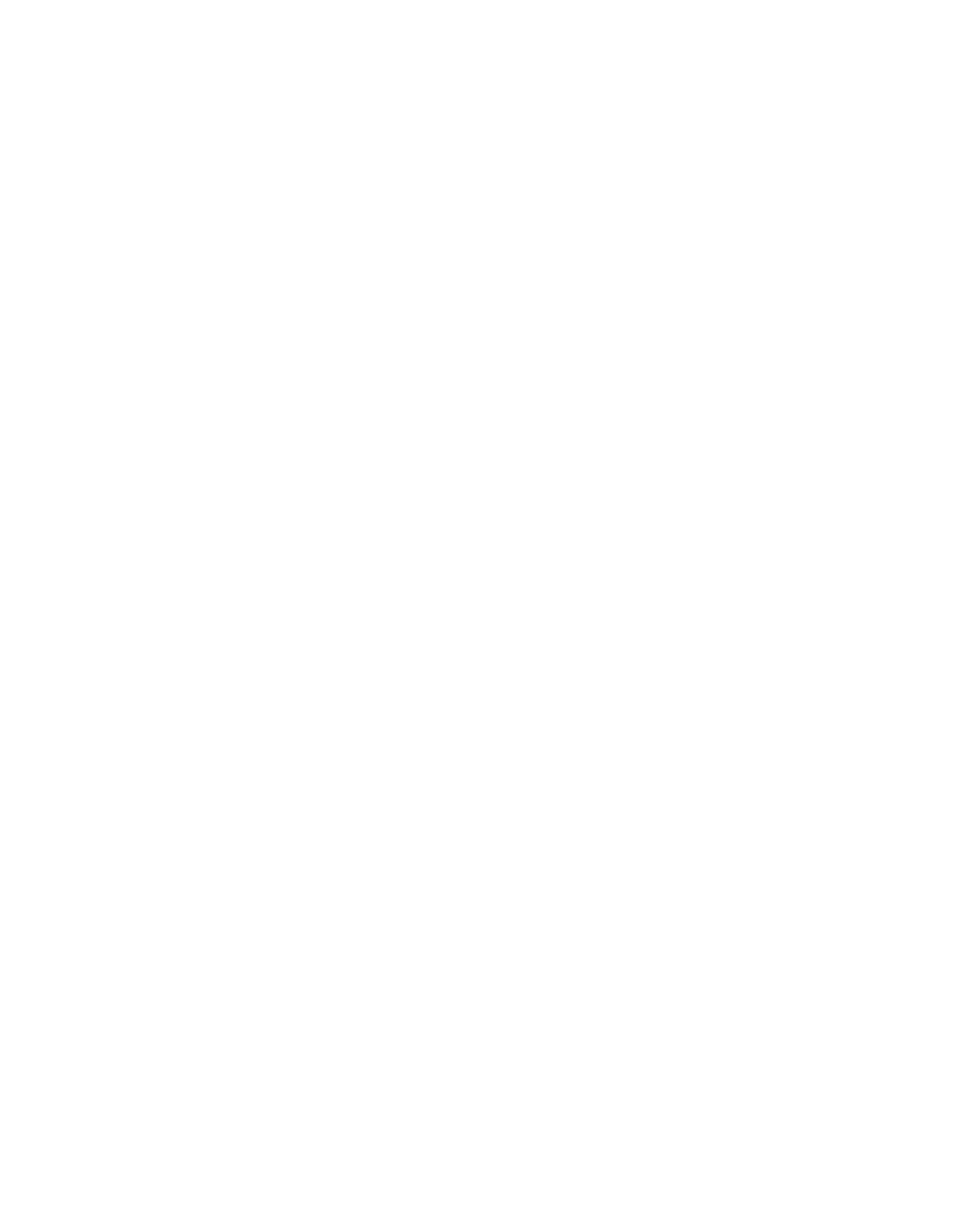#### **Scoring Summary(Final) McCrory Jaguars vs. Fordyce Red Bugs (12/12/2021 at Little Rock, Ark.)**



#### McCrory Jaguars (13-1) vs. Fordyce Red Bugs (10-4) Date: 12/12/2021 • Site: Little Rock, Ark. • Stadium: War Memorial Stadium Attendance: 2964

| <b>Score by Quarters</b> |    |    | Tota. |
|--------------------------|----|----|-------|
| McCrory Jaquars          | 14 | 14 |       |
| Fordyce Red Bugs         |    |    |       |

| Qtr | Time  | <b>Scoring Play</b>                                                      | V-H      |
|-----|-------|--------------------------------------------------------------------------|----------|
| 1st | 03:04 | MCCRORY - Reid Kennon 1 yd TD RUSH (PAT PASS attempt failed), 8-71 3:01  | $6-0$    |
| 2nd | 08:51 | MCCRORY - Reid Kennon 28 yd TD RUSH (PAT PASS attempt failed), 1-28 0:06 | $12 - 0$ |
| 2nd | 05:23 | FORDYCE - Jyrique Walker 16 yd TD RUSH (KICK by Andy Luna), 10-63 3:28   | $12 - 7$ |
| 2nd | 00:00 | MCCRORY - Cason Campbell 1 yd TD RUSH (RUSH by Reid Kennon), 3-19 0:28   | $20 - 7$ |
| 3rd | 02:38 | MCCRORY - Reid Kennon 2 yd TD RUSH (RUSH by Reid Kennon), 3-2 1:47       | $28 - 7$ |
| 3rd | 02:11 | MCCRORY - Leevi Tucker 32 yd TD INT (PAT RUSH attempt failed).           | $34 - 7$ |

Kickoff time: 2:40 pm • End of Game: 5:15 pm • Total elapsed time: 2:35

Officials: Referee: William Frye; Umpire: Richard Wilcox; Linesman: Mark Willis;

Line judge: Kris Raper; Back judge: Montrel Simmons; Field judge: ;

Side judge: ; Center judge: Jimmy Woods;

Temperature: 51 • Wind: SSE @ 9 • Weather: Sunny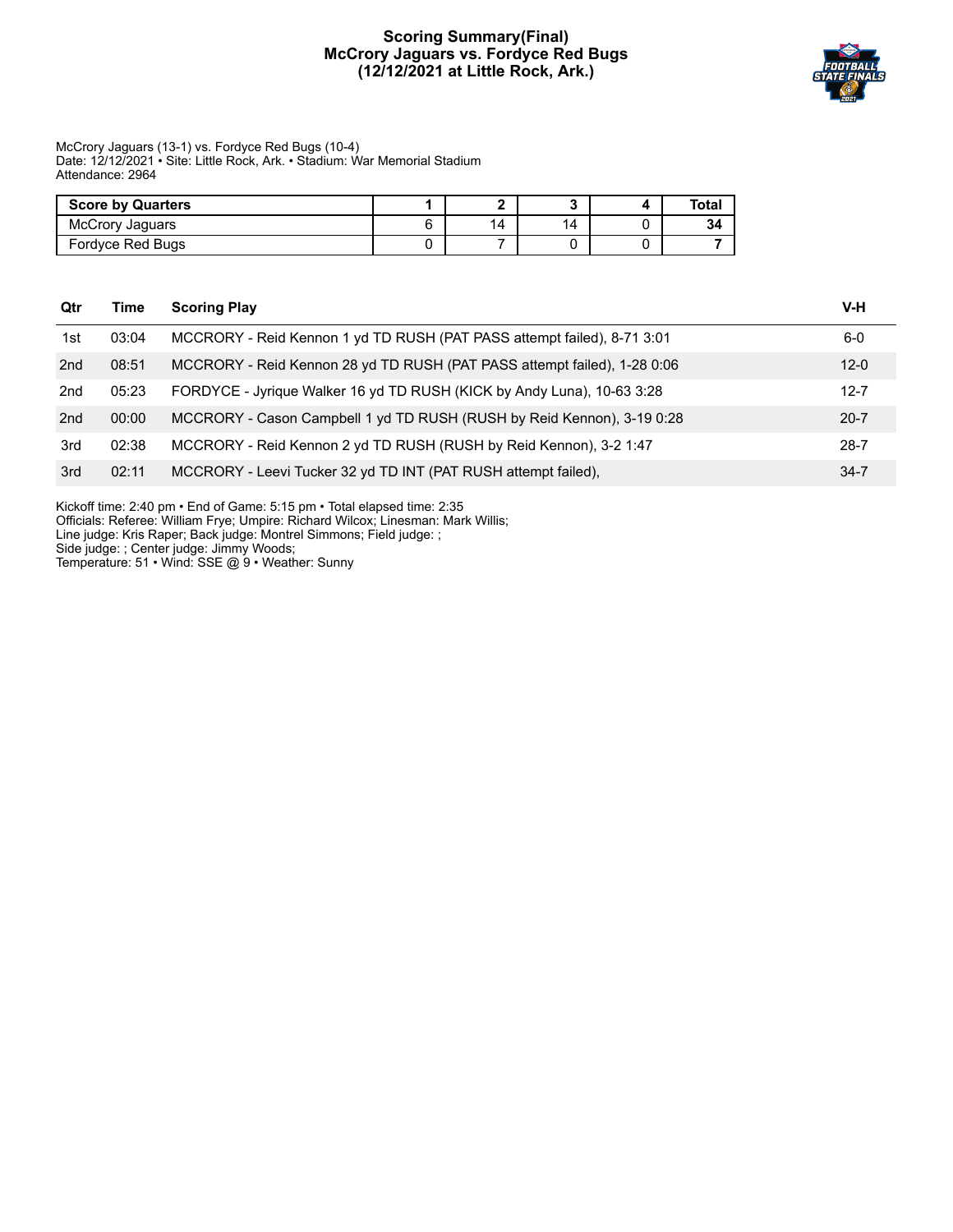#### **Team Statistics(Final) McCrory Jaguars vs. Fordyce Red Bugs (12/12/2021 at Little Rock, Ark.)**



|                                  | <b>MCCRORY</b> | <b>FORDYCE</b>   |
|----------------------------------|----------------|------------------|
| <b>FIRST DOWNS</b>               | 14             | 12               |
| Rushing                          | 10             | 6                |
| Passing                          | 3              | $\overline{4}$   |
| Penalty                          | $\mathbf{1}$   | $\boldsymbol{2}$ |
| <b>NET YARDS RUSHING</b>         | 206            | 133              |
| <b>Rushing Attempts</b>          | 46             | 33               |
| Average Per Rush                 | 4.5            | 4                |
| Rushing Touchdowns               | $\overline{4}$ | $\mathbf{1}$     |
| <b>Yards Gained Rushing</b>      | 230            | 161              |
| Yards Lost Rushing               | 24             | 28               |
| <b>NET YARDS PASSING</b>         | 72             | 99               |
| Completions-Attempts-Int         | $6 - 10 - 1$   | $10-27-2$        |
| Average Per Attempt              | 7.2            | 3.7              |
| Average Per Completion           | 12             | 9.9              |
| Passing Touchdowns               | $\mathbf 0$    | 0                |
| <b>TOTAL OFFENSIVE YARDS</b>     | 278            | 232              |
| Total offensive plays            | 56             | 60               |
| Average Gain Per Play            | 5.0            | 3.9              |
| Fumbles: Number-Lost             | $2 - 0$        | $2 - 2$          |
| Penalties: Number-Yards          | $6 - 70$       | $7 - 34$         |
| <b>PUNTS-YARDS</b>               | $3 - 105$      | $2 - 25$         |
| Average Yards Per Punt           | 35.0           | 12.5             |
| Net Yards Per Punt               | 36.7           | 6.0              |
| Inside 20                        | $\overline{2}$ | $\pmb{0}$        |
| 50+ Yards                        | $\pmb{0}$      | 0                |
| Touchbacks                       | 0              | $\mathsf 0$      |
| Fair catch                       | 0              | 0                |
| <b>KICKOFFS-YARDS</b>            | $4 - 143$      | $2 - 85$         |
| Average Yards Per Kickoff        | 35.8           | 42.5             |
| Net Yards Per Kickoff            | 25             | 35.5             |
| Touchbacks                       | 0              | 0                |
| Punt returns: Number-Yards-TD    | $2 - 13 - 0$   | $1 - 5 - 0$      |
| Average Per Return               | 6.5            | -5               |
| Kickoff returns: Number-Yards-TD | $2 - 43 - 0$   | $2 - 14 - 0$     |
| Average Per Return               | 21.5           | 7                |
| Interceptions: Number-Yards-TD   | $2 - 32 - 1$   | $1 - 17 - 0$     |
| Fumble Returns: Number-Yards     | $2-0$          |                  |
| Miscellaneous Yards              | 0              | 0                |
| Possession Time                  | 27:55          | 20:05            |
| 1st Quarter                      | 06:25          | 05:35            |
| 2nd Quarter                      | 05:23          | 06:37            |
| 3rd Quarter                      | 07:23          | 04:37            |
| 4th Quarter                      | 08:44          | 03:16            |
| <b>Third-Down Conversions</b>    | 3 of 10        | 5 of 14          |
| Fourth-Down Conversions          | $2$ of $4$     | $1$ of $6$       |
| Red Zone Scores-Chances          | 3 of 5         | 1 of 1           |
| Touchdowns                       | 3              | $\mathbf 1$      |
| <b>Field Goals</b>               | $0$ of $0$     | $0$ of $0$       |
| Sacks By: Number-Yards           | 0-0            | $1 - 12$         |
| <b>PAT Kicks</b>                 |                | $1 - 1$          |
| <b>Field Goals</b>               | of             | оf               |
| Points off turnovers             | 20             | 0                |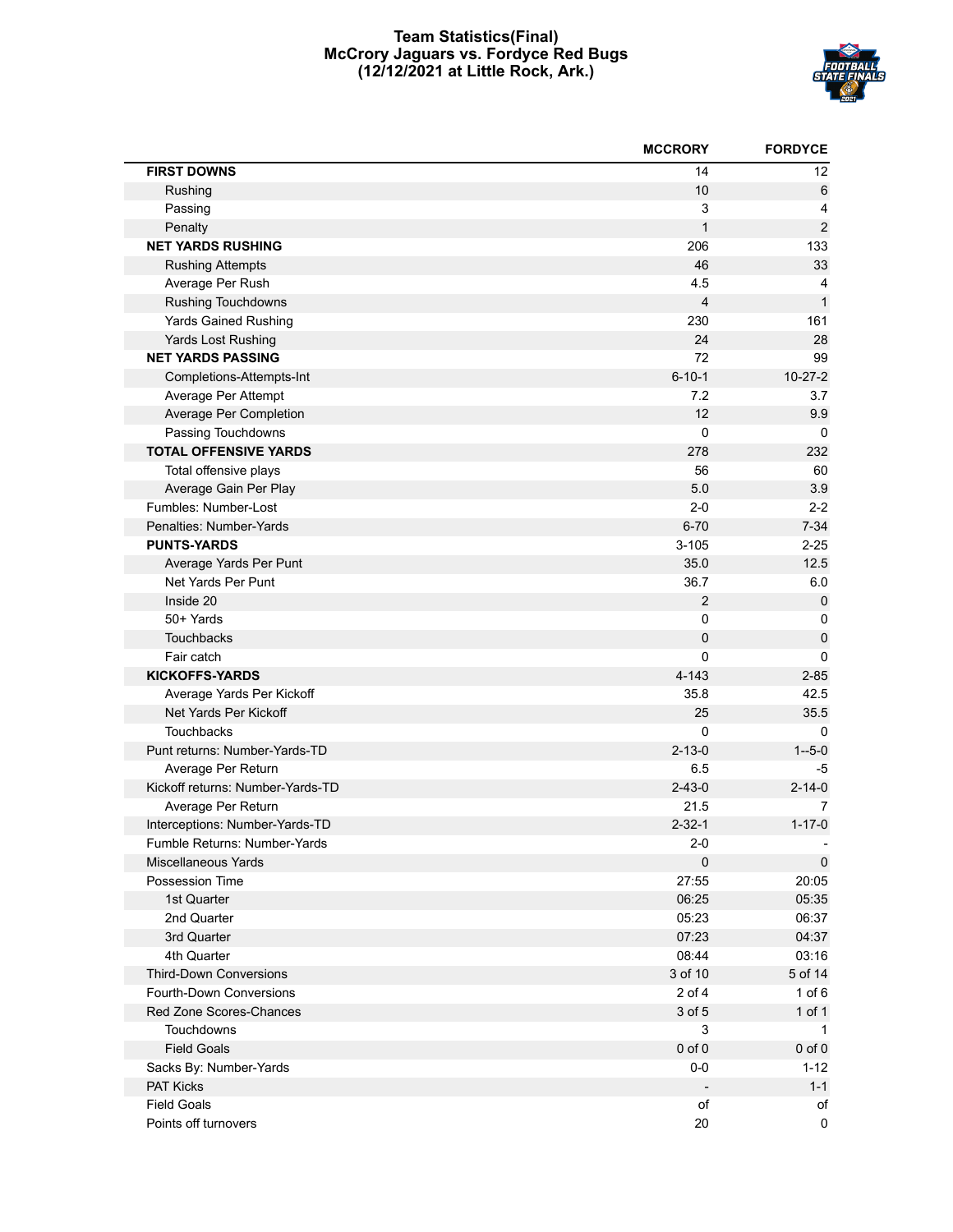#### **Individual Statistics(Final) McCrory Jaguars vs. Fordyce Red Bugs (12/12/2021 at Little Rock, Ark.)**



| <b>Rushing</b>         |                | No.             | Gain            |                | Loss           | Net TD          |              | Lg              | Avg              |              | <b>Rushing</b>       | No.            |                | Gain            | Loss           |                | <b>Net</b>     | TD           | Lg                      |
|------------------------|----------------|-----------------|-----------------|----------------|----------------|-----------------|--------------|-----------------|------------------|--------------|----------------------|----------------|----------------|-----------------|----------------|----------------|----------------|--------------|-------------------------|
| <b>Latreal Neal</b>    |                | 18              | 106             |                | 1              | 105             | 0            | $\overline{28}$ | 5.8              |              | <b>Tre Merritt</b>   |                | 13             | 89              |                | 16             | 73             | 0            | 3 <sub>0</sub>          |
| Reid Kennon            |                | 15              | 84              |                | 0              | 84              | 3            | 28              | 5.6              |              | Jyrigue Walker       |                | 7              | 30              |                | 4              | 26             | $\mathbf{1}$ | 16                      |
| Cason Campbell         |                | 12              | 40              |                | 23             | 17              | $\mathbf{1}$ | 13              | 1.4              |              | <b>Brent Sledge</b>  |                | 8              | 28              |                | 8              | 20             | 0            | Ç                       |
| <b>TEAM</b>            |                | 1               | $\mathbf 0$     |                | $\mathbf{0}$   | $\Omega$        | 0            | 0               |                  | 0            | <b>Kriston Belin</b> |                | 4              | 12              |                | $\mathbf{0}$   | 12             | 0            | $\epsilon$              |
| <b>Totals</b>          |                | 46              | 230             |                | 24             | 206             | 4            | 28              | 4.5              |              | Tayshaun Childs      |                | 1              | $\overline{2}$  |                | 0              | $\overline{2}$ | 0            | $\overline{\mathbf{a}}$ |
|                        |                |                 |                 |                |                |                 |              |                 |                  |              | Totals               |                | 33             | 161             |                | 28             | 133            | 1            | 3 <sub>0</sub>          |
| Passing                |                |                 | $C-A-I$         | Yds            |                | TD              | Long         |                 | <b>Sack</b>      |              | <b>Passing</b>       | $C-A-I$        |                |                 | Yds            | <b>TD</b>      |                | Long         |                         |
| Cason Campbell         |                |                 | $6 - 10 - 1$    |                | 72             | $\Omega$        |              | $\overline{37}$ |                  | $\mathbf{1}$ | <b>Tre Merritt</b>   | $10-27-2$      |                |                 | 99             | $\mathbf{0}$   |                |              | 36                      |
| <b>Totals</b>          |                |                 | $6 - 10 - 1$    |                | 72             | $\Omega$        |              | 37              |                  | $\mathbf{1}$ | <b>Totals</b>        | $10-27-2$      |                |                 | 99             | $\mathbf{0}$   |                |              | 36                      |
| <b>Receiving</b>       |                |                 | No.             | Yards          |                | TD              |              | Long            | <b>Tgt</b>       |              | <b>Receiving</b>     |                |                | No.             | Yards          |                | TD             |              | Lon                     |
| <b>Reece Rushing</b>   |                |                 | 3               |                | 59             | $\Omega$        |              | 37              |                  | 4            | Dominic Hammond      |                |                | 3               |                | 60             | 0              |              | 3                       |
| Reid Kennon            |                |                 | 2               |                | 12             | 0               |              | 7               |                  | 3            | Jyrigue Walker       |                |                | 2               |                | 20             | 0              |              | 1                       |
| <b>Bo Wheeler</b>      |                |                 | $\mathbf 1$     |                | $\mathbf{1}$   | 0               |              | 1               |                  | 1            | Jacobie Walker       |                |                | $\overline{c}$  |                | 5              | 0              |              |                         |
| <b>Totals</b>          |                |                 | 6               |                | 72             | 0               |              | 37              |                  | 9            | <b>Brent Sledge</b>  |                |                | $\overline{2}$  |                | $\overline{4}$ | 0              |              |                         |
|                        |                |                 |                 |                |                |                 |              |                 |                  |              | <b>Taylor Poole</b>  |                |                | 1               |                | 10             | 0              |              | 1                       |
|                        |                |                 |                 |                |                |                 |              |                 |                  |              | <b>Totals</b>        |                |                | 10              |                | 99             | 0              |              | 3                       |
| <b>Punting</b>         |                | No.             | Yds             |                | Avg            | Long            |              | In20            | TВ               |              | <b>Punting</b>       |                | No.            | Yds             |                | Avg            | Long           |              | In:                     |
| Reid Kennon            |                | $\overline{2}$  | 66              |                | 33.0           |                 | 40           |                 | $\mathbf{1}$     | $\mathbf 0$  | Peyton Musgrove      |                | $\overline{c}$ | $\overline{25}$ |                | 12.5           |                | 31           |                         |
| Cason Campbell         |                | 1               | 39              |                | 39.0           |                 | 39           |                 | 1                | 0            | <b>Totals</b>        |                | $\overline{2}$ | 25              |                | 12.5           |                | 31           |                         |
| <b>Totals</b>          |                | 3               | 105             |                | 35.0           |                 | 40           |                 | $\overline{2}$   | $\mathbf 0$  |                      |                |                |                 |                |                |                |              |                         |
|                        |                | Punt            |                 |                | <b>Kickoff</b> |                 |              |                 | <b>Intercept</b> |              |                      |                | Punt           |                 |                | <b>Kickoff</b> |                |              | Inte                    |
| <b>Returns</b>         |                | No Yds          | Lg              |                | No Yds         | Lg              |              |                 | No Yds Lg        |              | <b>Returns</b>       |                | No Yds Lg      |                 |                | No Yds         | Lg             |              | No                      |
| Reid Kennon            | $\mathbf{1}$   | $\overline{13}$ | $\overline{13}$ | 0              | 0              | $\mathbf 0$     |              | $\Omega$        | 0                | $\Omega$     | Dominic Hammond      | 1              | $-5$           | $\Omega$        | 0              | 0              | $\Omega$       |              | $\mathbf 0$             |
| Leevi Tucker           | 0              | $\Omega$        | 0               | 1              | 19             | 19              |              | 1               | 32<br>32         |              | Jacobie Walker       | 0              | $\mathbf{0}$   | $\mathbf{0}$    | 0              | 0              | $\mathbf{0}$   |              | 1                       |
| Colby Baskins          | $\mathbf{0}$   | $\Omega$        | $\Omega$        | $\mathbf 0$    | $\Omega$       | $\Omega$        |              | 1               | $\mathbf{0}$     | $\Omega$     | Jyrique Walker       | 0              | 0              | 0               | $\overline{c}$ | 14             | 13             |              | 0                       |
| <b>Dalton Reynolds</b> | 1              | 0               | $\mathbf 0$     | $\mathbf 0$    | $\mathbf 0$    | 0               |              | $\mathbf{0}$    | 0                | $\mathbf 0$  | <b>Totals</b>        | $\mathbf{1}$   | $-5$           | $\mathbf 0$     | $\overline{2}$ | 14             | 13             |              | $\mathbf{1}$            |
| <b>Bo Wheeler</b>      | 0              | $\mathbf{0}$    | $\mathbf{0}$    | 1              | 24             | 24              |              | $\mathbf{0}$    | 0                | $\Omega$     |                      |                |                |                 |                |                |                |              |                         |
| <b>Totals</b>          | $\overline{2}$ | 13              | 13              | $\overline{2}$ | 43             | $\overline{24}$ |              | $\overline{2}$  | 32 32            |              |                      |                |                |                 |                |                |                |              |                         |
| Field goals            |                | Qtr             | <b>Time</b>     |                | <b>Dist</b>    |                 |              | Result          |                  |              | Field goals          |                | Qtr            | Time            |                | <b>Dist</b>    |                |              | <b>Result</b>           |
| <b>Kickoffs</b>        | No.            |                 | Yards           |                |                | Avg             |              | TВ              | <b>OB</b>        |              | <b>Kickoffs</b>      | No.            | Yards          |                 |                | Avg            |                | TВ           |                         |
| Amare Smith            | 4              |                 | 143 yards       |                |                | 35.8            | $\Omega$     |                 | $\mathbf 0$      |              | R. Harrison          | $\overline{2}$ |                | 85 yards        |                | 42.5           |                | 0            |                         |
| All-purpose            |                |                 | Run             | Rcv            | KR             | <b>PR</b>       |              | <b>IR</b>       | Total            |              | All-purpose          |                |                | Run             | Rcv            | KR             |                | PR IR        |                         |
| Reid Kennon            |                |                 | 84              | 12             | $\mathbf{0}$   | 13              |              | $\mathbf{0}$    | 109              |              | <b>Tre Merritt</b>   |                |                | 73              | $\mathbf 0$    |                | 0              | $\mathbf 0$  | 0                       |
| <b>Latreal Neal</b>    |                |                 | 105             | 0              | 0              |                 | 0            | 0               | 105              |              | Jyrique Walker       |                |                | 26              | 20             |                | 14             | 0            | $\pmb{0}$               |
| Reece Rushing          |                |                 | 0               | 59             | $\mathbf{0}$   |                 | $\mathbf 0$  | $\mathbf{0}$    | 59               |              | Dominic Hammond      |                |                | $\mathbf{0}$    | 60             |                | 0              | -5           | 0                       |
| Leevi Tucker           |                |                 | 0               | $\Omega$       | 19             |                 | $\Omega$     | 32              | 51               |              | <b>Brent Sledge</b>  |                |                | 20              | 4              |                | 0              | 0            | 0                       |

#### **McCrory Jaguars Fordyce Red Bugs**

| <b>Rushing</b>            | No.            |                | Gain           |     | Loss           | <b>Net</b>     | TD        |        | Lg        | Avg        |
|---------------------------|----------------|----------------|----------------|-----|----------------|----------------|-----------|--------|-----------|------------|
| <b>Tre Merritt</b>        |                | 13             | 89             |     | 16             | 73             |           | 0      | 30        | 5.6        |
| Jyrique Walker            |                | 7              | 30             |     | 4              | 26             |           | 1      | 16        | 3.7        |
| <b>Brent Sledge</b>       |                | 8              | 28             |     | 8              | 20             |           | 0      | 9         | 2.5        |
| Kriston Belin             |                | 4              | 12             |     | 0              | 12             |           | 0      | 6         | 3          |
| Tayshaun Childs           |                | 1              | 2              |     | 0              | 2              |           | 0      | 0         | 2          |
| <b>Totals</b>             |                | 33             | 161            |     | 28             | 133            |           | 1      | 30        | 4          |
| Passing                   | $C-A-I$        |                |                | Yds | TD             |                | Long      |        |           | Sack       |
| <b>Tre Merritt</b>        | $10 - 27 - 2$  |                |                | 99  |                | 0              |           | 36     |           | 0          |
| <b>Totals</b>             | $10-27-2$      |                |                | 99  | 0              |                |           | 36     |           | 0          |
| Receiving                 |                |                | No.            |     | Yards          | TD             |           | Long   |           | <b>Tgt</b> |
| Dominic Hammond           |                |                | 3              |     | 60             |                | 0         |        | 36        | 7          |
| Jyrigue Walker            |                |                | $\overline{2}$ |     | 20             |                | 0         |        | 13        | 3          |
| Jacobie Walker            |                |                | $\overline{2}$ |     | 5              |                | 0         |        | 5         | 4          |
| <b>Brent Sledge</b>       |                |                | $\overline{2}$ |     | 4              |                | 0         |        | 4         | 3          |
| <b>Taylor Poole</b>       |                |                | 1              |     | 10             |                | 0         |        | 10        | 4          |
| <b>Totals</b>             |                |                | 10             |     | 99             |                | 0         |        | 36        | 23         |
| <b>Punting</b>            |                | No.            | Yds            |     | Avg            |                | Long      |        | In20      | ΤВ         |
| <b>Peyton Musgrove</b>    |                | $\overline{c}$ | 25             |     | 12.5           |                | 31        |        | 0         | 0          |
| Totals                    |                | $\overline{2}$ | 25             |     | 12.5           |                | 31        |        | 0         | 0          |
|                           |                |                |                |     |                |                |           |        |           |            |
|                           |                | Punt           |                |     |                | <b>Kickoff</b> |           |        | Intercept |            |
| <b>Returns</b>            |                | No Yds Lg      |                |     | No Yds         | Lg             |           | No     |           | Yds Lg     |
| Dominic Hammond           | 1              | -5             | 0              |     | 0              | 0<br>0         |           | 0      |           | 0<br>0     |
| Jacobie Walker            | 0              | 0              | 0              |     | 0              | 0<br>0         |           | 1      | 17        | 17         |
| Jyrique Walker            | 0              | 0              | 0              |     | 2              | 13<br>14       |           | 0      |           | 0<br>0     |
| <b>Totals</b>             | 1              | $-5$           | 0              |     | $\overline{2}$ | 13<br>14       |           | 1      | 17        | 17         |
|                           |                |                |                |     |                |                |           |        |           |            |
| Field goals               |                | Qtr            | Time           |     | Dist           |                |           | Result |           |            |
| <b>Kickoffs</b>           | No.            |                | Yards          |     |                | Avg            |           | TВ     | ОВ        |            |
| $\overline{R}$ . Harrison | $\overline{2}$ |                | 85 yards       |     |                | 42.5           | 0         |        | 0         |            |
| <b>All-purpose</b>        |                |                | Run            | Rcv |                | ΚR             | <b>PR</b> | IR     |           | Total      |
| <b>Tre Merritt</b>        |                |                | 73             |     | 0              | 0              | 0         | 0      |           | 73         |
| Jyrique Walker            |                |                | 26             |     | 20             | 14             | 0         | 0      |           | 60         |
| Dominic Hammond           |                |                | 0              |     | 60             | 0              | -5        | 0      |           | 55         |
| <b>Brent Sledge</b>       |                |                | 20             |     | 4              | 0              | 0         | 0      |           | 24         |

FUMBLES: McCrory Jaguars- Latreal Neal 1-0 Cason Campbell 1-0 . Fordyce Red Bugs- Tre Merritt 1-1 Tayshaun Childs 1-1 .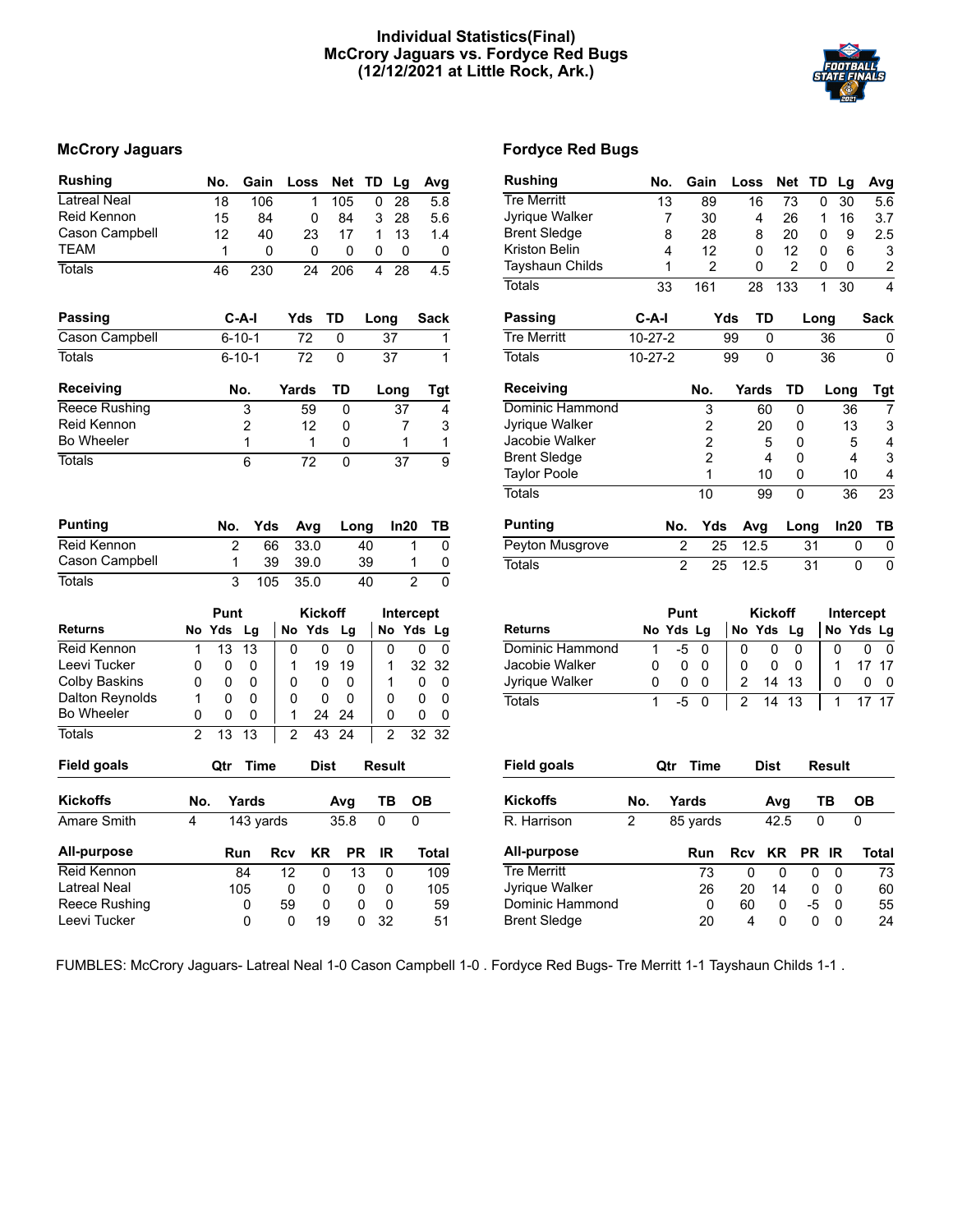#### **Defensive Statistics(Final) McCrory Jaguars vs. Fordyce Red Bugs (12/12/2021 at Little Rock, Ark.)**



| #              | <b>McCrory Jaguars</b> | Solo           | Ast            | <b>Total</b>   | Sacks-Yds                | <b>TFL-Yds</b>           | FF                       | FR-Yds                       | Int-Yds                      | <b>BrUp</b>                  | <b>Blks</b>              | QBH            |
|----------------|------------------------|----------------|----------------|----------------|--------------------------|--------------------------|--------------------------|------------------------------|------------------------------|------------------------------|--------------------------|----------------|
|                | 55 Lathan Briley       | 7              | 2              | 9              |                          | $1.0 - 4$                |                          |                              |                              |                              |                          |                |
|                | 14 Leevi Tucker        | $\overline{7}$ | $\mathbf{1}$   | 8              | $\overline{\phantom{a}}$ | $\overline{\phantom{a}}$ |                          |                              | $1 - 32$                     |                              |                          |                |
| 9              | Reid Kennon            | 5              | $\overline{c}$ | 7              | $\overline{a}$           |                          |                          |                              |                              |                              |                          |                |
|                | <b>Travis Thompson</b> | 5              | $\mathbf{1}$   | 6              | $\qquad \qquad -$        | $\overline{\phantom{a}}$ |                          | $\qquad \qquad \blacksquare$ | $\overline{\phantom{a}}$     | $\overline{\phantom{a}}$     |                          |                |
|                | 50 Landon Headley      | 3              | 3              | 6              |                          | $1.5 - 14$               |                          |                              |                              |                              |                          |                |
|                | 18 Reece Rushing       | 4              | 0              | 4              |                          | $1.0 - 1$                | $\overline{\phantom{a}}$ | $1-0$                        |                              |                              |                          | $\mathbf{1}$   |
|                | 67 Stacy Mitchell      | $\overline{2}$ | $\mathbf{1}$   | 3              | $\overline{a}$           |                          | $\overline{\phantom{a}}$ |                              |                              | $\overline{a}$               |                          |                |
|                | 79 Justin Hatch        | $\mathbf{1}$   | $\overline{2}$ | 3              | $\overline{\phantom{a}}$ | $1.0 - 5$                | $\mathbf{1}$             | $1 - 0$                      |                              | $\overline{a}$               | $\overline{a}$           |                |
|                | 56 Buck Neal           | $\mathbf{0}$   | $\overline{2}$ | $\overline{c}$ | $\overline{a}$           |                          |                          |                              |                              |                              |                          | $\overline{c}$ |
|                | <b>Keaton Bull</b>     | 0              | $\mathbf{1}$   | $\mathbf{1}$   |                          | $0.5 - 4$                |                          | $\overline{\phantom{0}}$     | $\qquad \qquad \blacksquare$ | $\overline{a}$               | $\overline{\phantom{a}}$ |                |
| 3.             | Brayden Walker         | 0              | $\mathbf{1}$   | 1              |                          |                          |                          |                              |                              |                              |                          |                |
| 6              | Eli Boone              | 0              | $\mathbf{1}$   | $\mathbf{1}$   |                          |                          |                          |                              |                              |                              |                          |                |
| 15             | <b>Colby Baskins</b>   | 0              | 1              | 1              | $\overline{a}$           |                          |                          |                              | $1-0$                        | $\overline{a}$               |                          |                |
|                | 22 Dalton Reynolds     | $\mathbf{1}$   | $\mathbf{0}$   | $\mathbf{1}$   | $\overline{\phantom{a}}$ | $\overline{\phantom{a}}$ | $\overline{\phantom{a}}$ | $\overline{a}$               | $\overline{\phantom{a}}$     | $\overline{a}$               |                          |                |
|                | 37 Bo Wheeler          | 1              | 0              | 1              | $\overline{a}$           |                          |                          |                              | ÷                            | $\overline{a}$               |                          |                |
|                | <b>Totals</b>          | 36             | 18             | 54             | $0-0$                    | $5.0 - 28$               | $\mathbf{1}$             | $2 - 0$                      | $2 - 32$                     | $\Omega$                     | 0                        | 3              |
|                | # Fordyce Red Bugs     | Solo           | Ast            | <b>Total</b>   | Sacks-Yds                | <b>TFL-Yds</b>           | <b>FF</b>                | FR-Yds                       | Int-Yds                      | <b>BrUp</b>                  | <b>Blks</b>              | QBH            |
|                | 24 Carmilo Allen       | 8              | 5              | 13             | $1.0 - 12$               | $2.0 - 14$               |                          |                              |                              |                              |                          | 1              |
|                | 30 Dakota Wimberle     | 5              | 5              | 10             | $\overline{\phantom{0}}$ | $1.0 - 1$                | $\overline{\phantom{a}}$ |                              | $\overline{\phantom{a}}$     |                              |                          |                |
|                | 15 Brent Sledge        | 6              | 3              | 9              | $\overline{a}$           | $1.0 - 5$                |                          |                              | $\overline{\phantom{a}}$     |                              |                          |                |
|                | Dominic Hammond        | 4              | 3              | $\overline{7}$ | $\overline{\phantom{a}}$ | $\overline{\phantom{a}}$ | $\overline{\phantom{a}}$ | $\overline{a}$               | $\overline{\phantom{a}}$     | $\mathbf{1}$                 | $\overline{\phantom{a}}$ |                |
|                | 57 Al Williams         | 5              | 1              | 6              |                          |                          |                          |                              |                              |                              |                          |                |
| 6              | Jyrique Walker         | 3              | $\overline{2}$ | 5              |                          | $\qquad \qquad -$        |                          |                              |                              | $\qquad \qquad -$            |                          |                |
| 5.             | <b>Tre Merritt</b>     | $\overline{2}$ | 1              | 3              | $\overline{a}$           |                          |                          |                              |                              | $\overline{\phantom{0}}$     |                          |                |
| $\overline{2}$ | <b>Cameron Burks</b>   | $\mathbf{1}$   | $\mathbf{1}$   | 2              | $\overline{a}$           |                          | $\overline{\phantom{a}}$ | $\overline{\phantom{0}}$     |                              |                              | $\overline{\phantom{a}}$ | $\mathbf{1}$   |
|                | 76 Micha Sargent       | 1              | 1              | $\overline{2}$ | $\overline{a}$           | L,                       | $\overline{a}$           |                              |                              |                              |                          |                |
| 4              | Jacobie Walker         | 1              | 0              | $\mathbf{1}$   | $\overline{\phantom{0}}$ |                          | $\overline{\phantom{a}}$ | $\overline{\phantom{0}}$     | $1 - 17$                     | $\qquad \qquad \blacksquare$ | $\overline{\phantom{a}}$ |                |
|                |                        |                | 0              |                |                          |                          |                          |                              |                              |                              |                          |                |
| 8              | <b>Taylor Poole</b>    | 1              |                | 1              |                          |                          | $\overline{a}$           |                              |                              |                              |                          |                |
|                | 10 Brenden Simmons     | 1              | 0              | 1              |                          |                          |                          |                              |                              |                              |                          |                |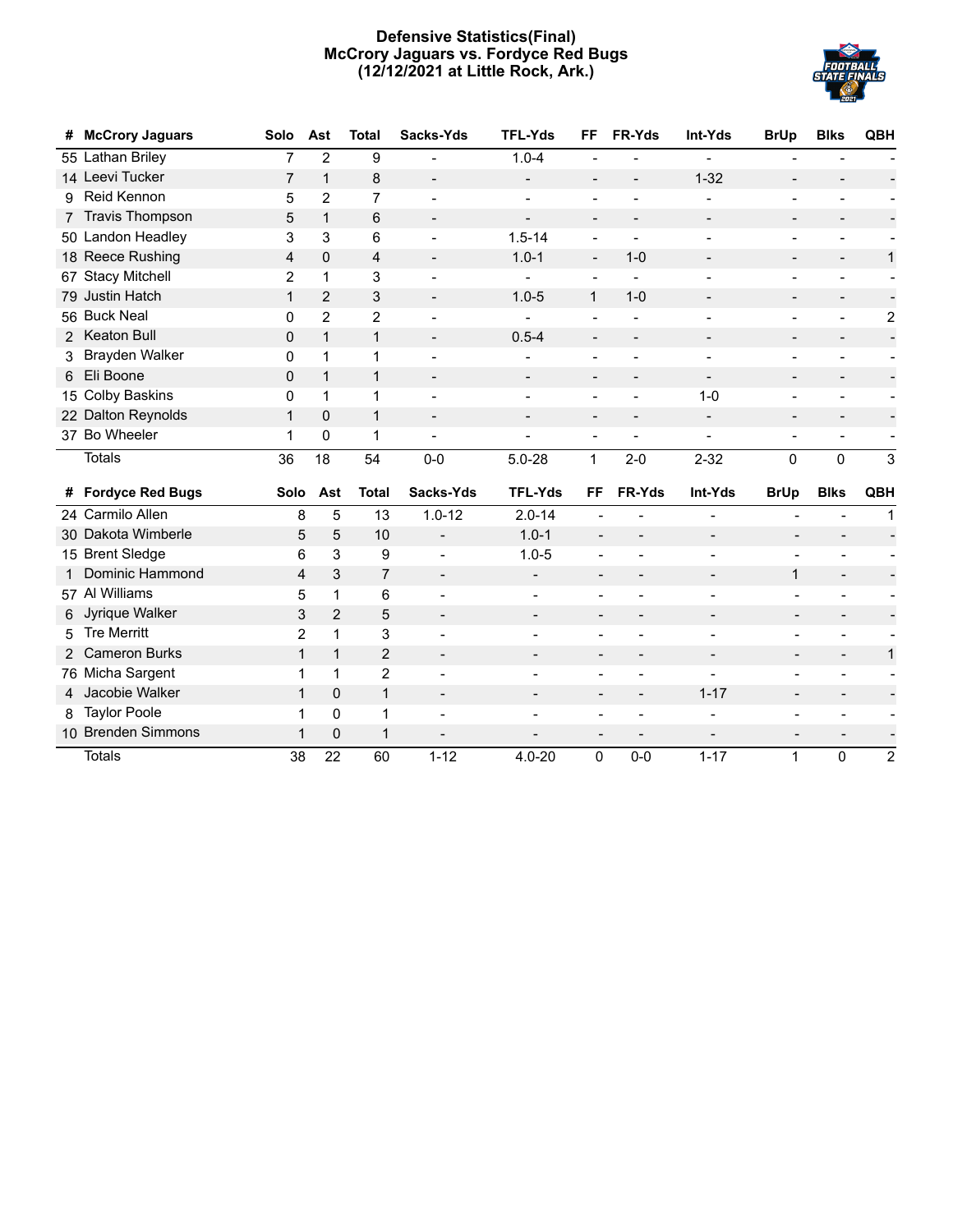#### **Participation Report(Final) McCrory Jaguars vs. Fordyce Red Bugs (12/12/2021 at Little Rock, Ark.)**



| <b>McCrory Jaguars</b> |    |                | <b>Fordyce Red Bugs</b> |     |    |                |  |  |  |
|------------------------|----|----------------|-------------------------|-----|----|----------------|--|--|--|
| Pos                    | ## | <b>OFFENSE</b> |                         | Pos | ## | <b>OFFENSE</b> |  |  |  |
| Pos                    | ## | <b>DEFENSE</b> |                         | Pos | ## | <b>DEFENSE</b> |  |  |  |

**McCrory Jaguars:**

**Fordyce Red Bugs:**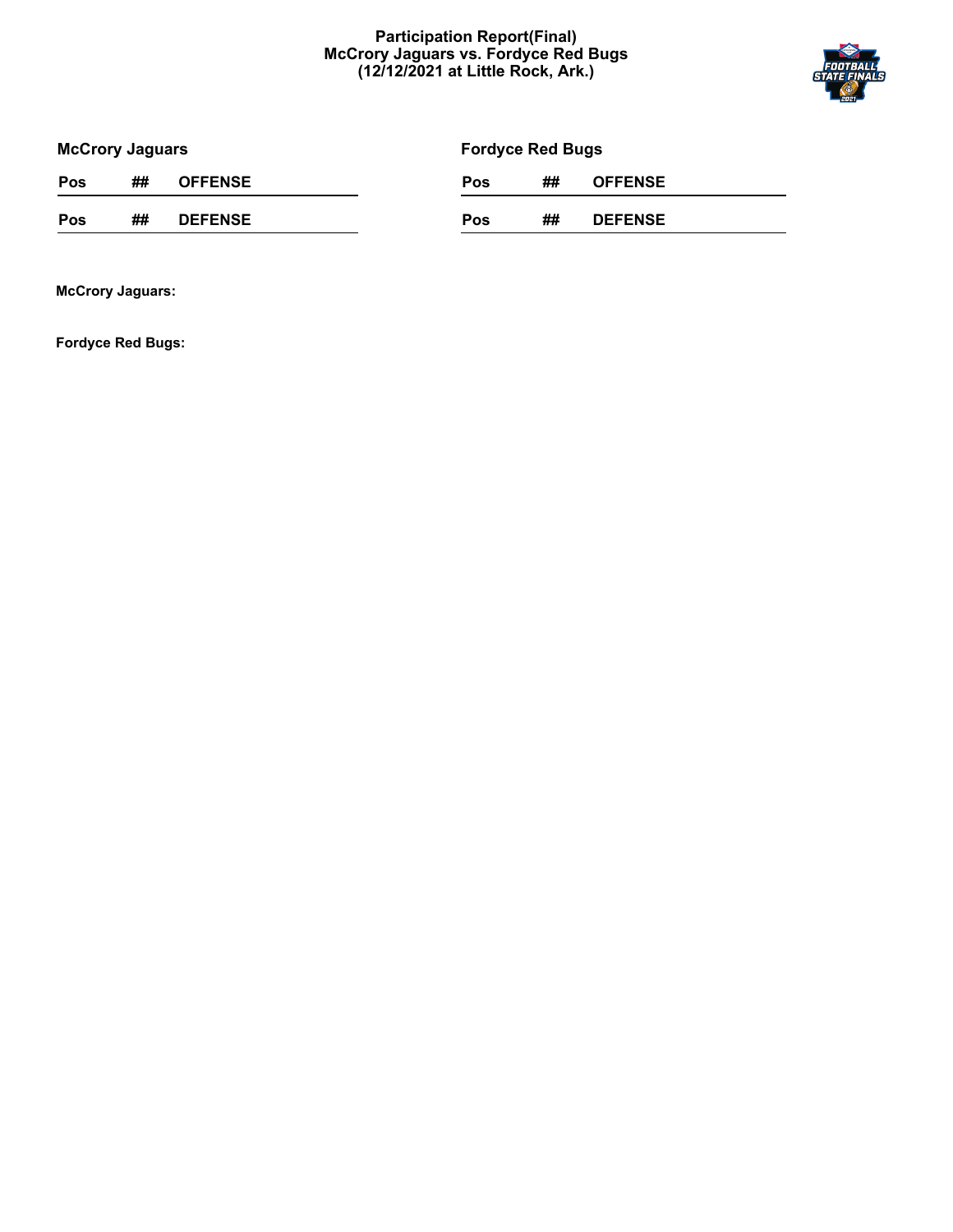#### **Drive Chart (By Team)(Final) McCrory Jaguars vs. Fordyce Red Bugs (12/12/2021 at Little Rock, Ark.)**



|                |                 |                   | <b>Drive Started</b> |                 |           | <b>Drive Ended</b> |                 |               |            |  |
|----------------|-----------------|-------------------|----------------------|-----------------|-----------|--------------------|-----------------|---------------|------------|--|
| Team           | Qtr             | <b>Spot</b>       | Time                 | <b>Obtained</b> | Spot      | Time               | <b>How lost</b> | <b>PI-Yds</b> | <b>TOP</b> |  |
| <b>MCCRORY</b> | 1st             | MCCRORY44         | 12:00                | KO              | MCCRORY37 | 09:54              | <b>PUNT</b>     | $3 - -7$      | 2:06       |  |
| <b>MCCRORY</b> | 1st             | MCCRORY29         | 06:05                | <b>DOWNS</b>    | FORDYCE00 | 03:04              | *TD             | $8 - 71$      | 3:01       |  |
| <b>MCCRORY</b> | 1st             | MCCRORY48         | 01:27                | <b>PUNT</b>     | MCCRORY50 | 00:09              | <b>PUNT</b>     | $3 - 2$       | 1:18       |  |
| <b>MCCRORY</b> | 2 <sub>nd</sub> | FORDYCE28         | 08:57                | <b>FUMB</b>     | FORDYCE00 | 08:51              | *TD             | - 28          | 0:06       |  |
| <b>MCCRORY</b> | 2 <sub>nd</sub> | MCCRORY34         | 05:23                | KO              | FORDYCE11 | 00:34              | <b>INT</b>      | $10 - 55$     | 4:49       |  |
| <b>MCCRORY</b> | 2 <sub>nd</sub> | FORDYCE19         | 00:28                | <b>FUMB</b>     | FORDYCE00 | 12:00              | $*TD$           | $3 - 19$      | 0:28       |  |
| <b>MCCRORY</b> | 3rd             | MCCRORY43         | 11:02                | <b>DOWNS</b>    | FORDYCE12 | 05:26              | <b>DOWNS</b>    | $11 - 45$     | 5:36       |  |
| <b>MCCRORY</b> | 3rd             | <b>IFORDYCE02</b> | 04:25                | <b>PUNT</b>     | FORDYCE00 | 02:38              | *TD             | $3 - 2$       | 1:47       |  |
| <b>MCCRORY</b> | 3rd             | FORDYCE00         | 02:11                | INT             | FORDYCE00 | 02:11              | $*TD$           | $0 - 0$       | 0:00       |  |
| <b>MCCRORY</b> | 4th             | MCCRORY44         | 11:46                | <b>DOWNS</b>    | FORDYCE39 | 08:55              | <b>DOWNS</b>    | $5 - 17$      | 2:51       |  |
| <b>MCCRORY</b> | 4th             | MCCRORY30         | 07:50                | <b>DOWNS</b>    | FORDYCE47 | 02:33              | <b>PUNT</b>     | $8 - 23$      | 5:17       |  |
| <b>MCCRORY</b> | 4th             | MCCRORY12         | 00:36                | <b>INT</b>      | MCCRORY12 | 00:00              | <b>HALF</b>     | $1 - 0$       | 0:36       |  |

|                        | 1st     | 2nd     | 3rd     | 4th     | 1st   | 2nd     |          |
|------------------------|---------|---------|---------|---------|-------|---------|----------|
| <b>McCrory Jaguars</b> | Qtr     | Qtr     | Qtr     | Qtr     | Half  | Half    | Total    |
| Time of possession     | 06:25   | 05:23   | 07:23   | 08:44   | 11:48 | 16:07   | 27:55    |
| 3rd down conversions   | 0-3     | 1-2     | $2 - 3$ | $0 - 2$ | 1-5   | $2 - 5$ | $3 - 10$ |
| 4th down conversions   | $1 - 1$ | $1 - 1$ | 0-1     | $0 - 1$ | $2-2$ | $0 - 2$ | $2 - 4$  |

|                |     | <b>Drive Started</b>    |       |                 | <b>Drive Ended</b> | <b>Consumed</b>  |     |             |                 |               |            |
|----------------|-----|-------------------------|-------|-----------------|--------------------|------------------|-----|-------------|-----------------|---------------|------------|
| Team           | Qtr | Spot                    | Time  | <b>Obtained</b> |                    | <b>Spot</b>      |     | Time        | <b>How lost</b> | <b>PI-Yds</b> | <b>TOP</b> |
| <b>FORDYCE</b> | 1st | FORDYCE37               | 09:54 | <b>PUNT</b>     |                    | MCCRORY29        |     | 06:05       | <b>DOWNS</b>    | $10 - 34$     | 3:49       |
| <b>FORDYCE</b> | 1st | FORDYCE32               | 03:04 | KO              |                    | <b>FORDYCE34</b> |     | 01:27       | <b>PUNT</b>     | $3 - 2$       | 1:37       |
| <b>FORDYCE</b> | 1st | FORDYCE05               | 00:09 | <b>PUNT</b>     |                    | FORDYCE28        |     | 08:57       | <b>FUMB</b>     | $7 - 23$      | 3:12       |
| <b>FORDYCE</b> | 2nd | FORDYCE37               | 08:51 | KO              |                    | MCCRORY00        |     | 05:23       | *TD             | $10 - 63$     | 3:28       |
| <b>FORDYCE</b> | 2nd | FORDYCE17               | 00:34 | <b>INT</b>      |                    | FORDYCE19        |     | 00:28       | <b>FUMB</b>     | $1 - 2$       | 0:06       |
| <b>FORDYCE</b> | 3rd | MCCRORY47               | 12:00 | KO              |                    | MCCRORY43        |     | 11:02       | <b>DOWNS</b>    | $4 - 4$       | 0:58       |
| <b>FORDYCE</b> | 3rd | FORDYCE12               | 05:26 | <b>DOWNS</b>    |                    | FORDYCE08        |     | 04:25       | <b>PUNT</b>     | $3 - -4$      | 1:01       |
| <b>FORDYCE</b> | 3rd | FORDYCE15               | 02:38 | KO              |                    | FORDYCE15        |     | 02:11       | <b>INT</b>      | $2 - 0$       | 0:27       |
| <b>FORDYCE</b> | 3rd | FORDYCE27               | 02:11 | KO              |                    | MCCRORY44        |     | 11:46       | <b>DOWNS</b>    | $7 - 29$      | 2:25       |
| <b>FORDYCE</b> | 4th | FORDYCE39               | 08:55 | <b>DOWNS</b>    |                    | MCCRORY30        |     | 07:50       | <b>DOWNS</b>    | $5 - 31$      | 1:05       |
| <b>FORDYCE</b> | 4th | <b>FORDYCE08</b>        | 02:33 | <b>PUNT</b>     |                    | MCCRORY29        |     | 00:36       | INT             | $8 - 63$      | 1:57       |
|                |     |                         |       | 1st             | 2nd                | 3rd              | 4th | 1st         | 2 <sub>nd</sub> |               |            |
|                |     | <b>Fordyce Red Bugs</b> |       | Qtr             | Qtr                | Qtr              | Qtr | <b>Half</b> | <b>Half</b>     | <b>Total</b>  |            |

| <b>Fordyce Red Bugs</b> | Otr   | Otr     | Qtr     | Qtr     | Half  | Half | Total  |  |
|-------------------------|-------|---------|---------|---------|-------|------|--------|--|
| Time of possession      | 05:35 | 06:37   | 04:37   | 03:16   | 12:12 | 7:53 | 20:05  |  |
| 3rd down conversions    | 2-4   | $2 - 4$ | $0 - 2$ | $1 - 4$ | 4-8   | 1-6  | $5-14$ |  |
| 4th down conversions    | በ-1   |         | በ-1     | $0 - 3$ | 1-2   | N-4  | 1-6    |  |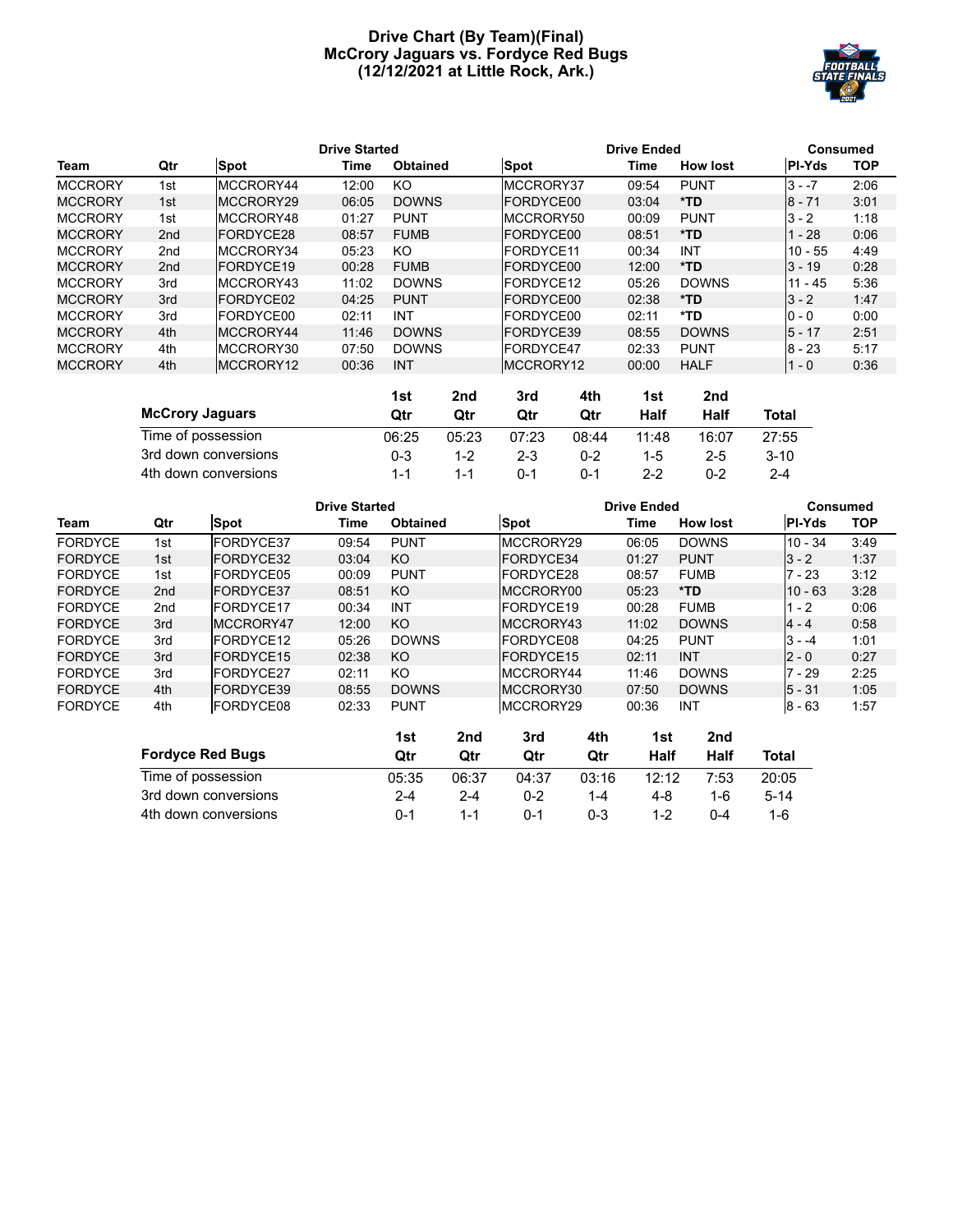#### **Drive Chart (By Quarter)(Final) McCrory Jaguars vs. Fordyce Red Bugs (12/12/2021 at Little Rock, Ark.)**



|                |     |                   | <b>Drive Started</b> |                 |                   | <b>Drive Ended</b> |                 |           |            |  |
|----------------|-----|-------------------|----------------------|-----------------|-------------------|--------------------|-----------------|-----------|------------|--|
| Team           | Qtr | <b>Spot</b>       | Time                 | <b>Obtained</b> | <b>Spot</b>       | <b>Time</b>        | <b>How lost</b> | PI-Yds    | <b>TOP</b> |  |
| <b>MCCRORY</b> | 1st | MCCRORY44         | 12:00                | <b>KO</b>       | MCCRORY37         | 09:54              | <b>PUNT</b>     | $3 - -7$  | 2:06       |  |
| <b>FORDYCE</b> | 1st | <b>FORDYCE37</b>  | 09:54                | <b>PUNT</b>     | MCCRORY29         | 06:05              | <b>DOWNS</b>    | $10 - 34$ | 3:49       |  |
| <b>MCCRORY</b> | 1st | MCCRORY29         | 06:05                | <b>DOWNS</b>    | FORDYCE00         | 03:04              | *TD             | $8 - 71$  | 3:01       |  |
| <b>FORDYCE</b> | 1st | FORDYCE32         | 03:04                | KO.             | <b>FORDYCE34</b>  | 01:27              | <b>PUNT</b>     | $3 - 2$   | 1:37       |  |
| <b>MCCRORY</b> | 1st | MCCRORY48         | 01:27                | <b>PUNT</b>     | MCCRORY50         | 00:09              | <b>PUNT</b>     | $3 - 2$   | 1:18       |  |
| <b>FORDYCE</b> | 1st | FORDYCE05         | 00:09                | <b>PUNT</b>     | <b>FORDYCE28</b>  | 08:57              | <b>FUMB</b>     | $7 - 23$  | 3:12       |  |
| <b>MCCRORY</b> | 2nd | <b>IFORDYCE28</b> | 08:57                | <b>FUMB</b>     | FORDYCE00         | 08:51              | *TD             | $1 - 28$  | 0:06       |  |
| <b>FORDYCE</b> | 2nd | <b>FORDYCE37</b>  | 08:51                | KO              | MCCRORY00         | 05:23              | $*TD$           | $10 - 63$ | 3:28       |  |
| <b>MCCRORY</b> | 2nd | MCCRORY34         | 05:23                | KO.             | <b>IFORDYCE11</b> | 00:34              | INT             | $10 - 55$ | 4:49       |  |
| <b>FORDYCE</b> | 2nd | <b>FORDYCE17</b>  | 00:34                | <b>INT</b>      | FORDYCE19         | 00:28              | <b>FUMB</b>     | $1 - 2$   | 0:06       |  |
| <b>MCCRORY</b> | 2nd | FORDYCE19         | 00:28                | <b>FUMB</b>     | FORDYCE00         | 12:00              | *TD             | $3 - 19$  | 0:28       |  |
| <b>FORDYCE</b> | 3rd | IMCCRORY47        | 12:00                | KO.             | MCCRORY43         | 11:02              | <b>DOWNS</b>    | $4 - 4$   | 0:58       |  |
| <b>MCCRORY</b> | 3rd | MCCRORY43         | 11:02                | <b>DOWNS</b>    | FORDYCE12         | 05:26              | <b>DOWNS</b>    | $11 - 45$ | 5:36       |  |
| <b>FORDYCE</b> | 3rd | FORDYCE12         | 05:26                | <b>DOWNS</b>    | <b>FORDYCE08</b>  | 04:25              | <b>PUNT</b>     | $3 - -4$  | 1:01       |  |
| <b>MCCRORY</b> | 3rd | FORDYCE02         | 04:25                | <b>PUNT</b>     | <b>FORDYCE00</b>  | 02:38              | *TD             | $3 - 2$   | 1:47       |  |
| <b>FORDYCE</b> | 3rd | FORDYCE15         | 02:38                | KO.             | <b>FORDYCE15</b>  | 02:11              | <b>INT</b>      | $2 - 0$   | 0:27       |  |
| <b>MCCRORY</b> | 3rd | FORDYCE00         | 02:11                | <b>INT</b>      | FORDYCE00         | 02:11              | *TD             | IO - O    | 0:00       |  |
| <b>FORDYCE</b> | 3rd | <b>FORDYCE27</b>  | 02:11                | KO.             | MCCRORY44         | 11:46              | <b>DOWNS</b>    | 7 - 29    | 2:25       |  |
| <b>MCCRORY</b> | 4th | MCCRORY44         | 11:46                | <b>DOWNS</b>    | FORDYCE39         | 08:55              | <b>DOWNS</b>    | $5 - 17$  | 2:51       |  |
| <b>FORDYCE</b> | 4th | <b>FORDYCE39</b>  | 08:55                | <b>DOWNS</b>    | MCCRORY30         | 07:50              | <b>DOWNS</b>    | $5 - 31$  | 1:05       |  |
| <b>MCCRORY</b> | 4th | MCCRORY30         | 07:50                | <b>DOWNS</b>    | FORDYCE47         | 02:33              | <b>PUNT</b>     | $8 - 23$  | 5:17       |  |
| <b>FORDYCE</b> | 4th | FORDYCE08         | 02:33                | <b>PUNT</b>     | MCCRORY29         | 00:36              | <b>INT</b>      | $8 - 63$  | 1:57       |  |
| <b>MCCRORY</b> | 4th | MCCRORY12         | 00:36                | INT             | MCCRORY12         | 00:00              | <b>HALF</b>     | $1 - 0$   | 0:36       |  |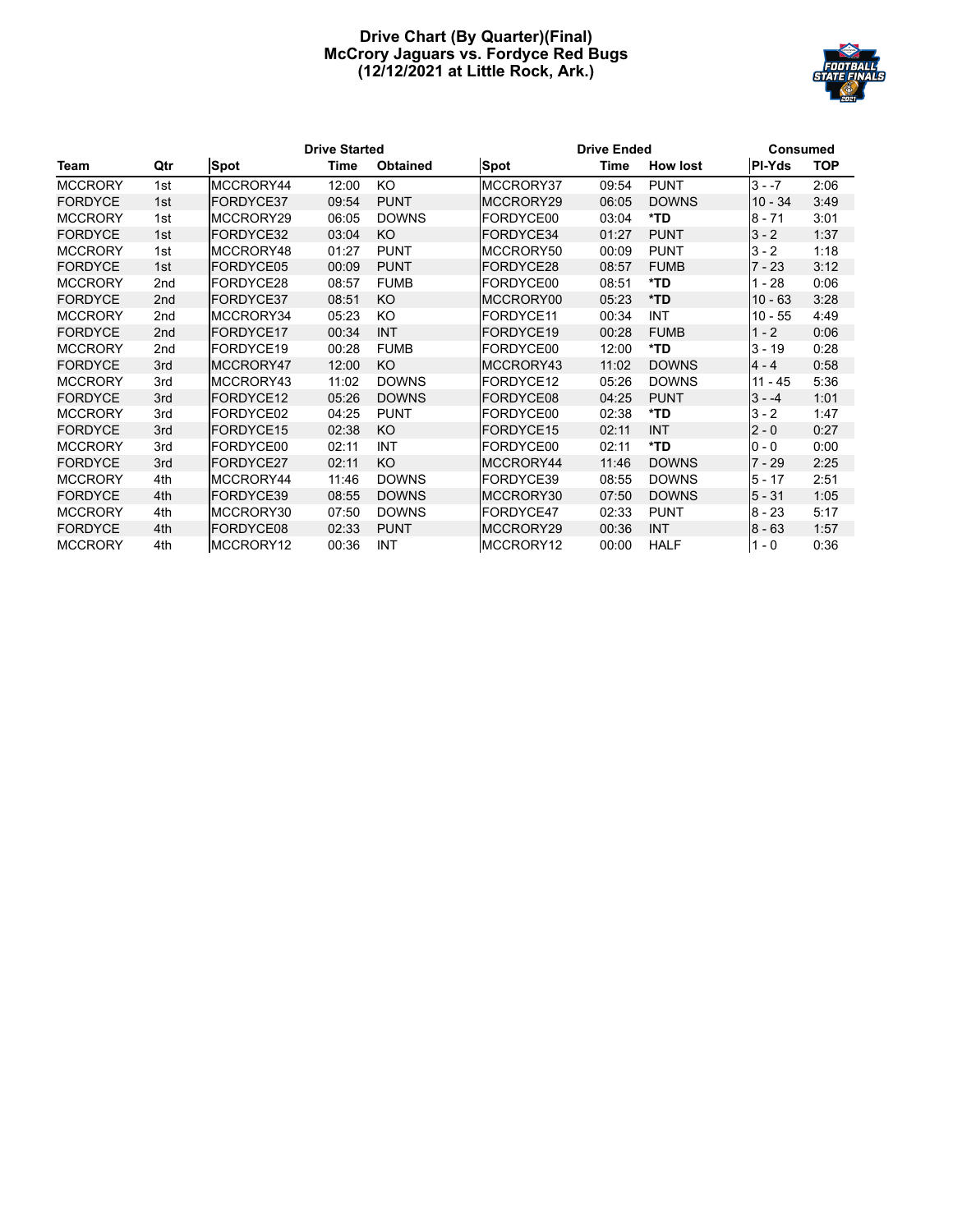#### **Play-by-Play Summary (1st quarter) McCrory Jaguars vs. Fordyce Red Bugs (12/12/2021 at Little Rock, Ark.)**



P

*CAPT: MHS - Campbell. FHS - Merritt COIN TOSS: MHS wins toss, receives. FHS defends south goal FORDYCE ball on FORDYCE40.*

R. Harrison kickoff 40 yards to the MCCRORY20, Bo Wheeler return 24 yards to the MCCRORY44 (Dominic Hammond).

- 1-10 MCCRORY44 Reid Kennon rush over right end for 2 yards to the MCCRORY46 (Dakota Wimberle).
- 2-8 MCCRORY46 Cason Campbell rush over right end for 3 yards to the MCCRORY49 (Cameron Burks).
- 3-5 MCCRORY49 Cason Campbell sacked for loss of 12 yards to the MCCRORY37 (Carmilo Allen).
- 4-17 MCCRORY37 Reid Kennon punt 26 yards to the FORDYCE37, downed.
- *Drive Summary: 3 plays, -7 yards, 2:06*

#### **FORDYCE RED BUGS drive start at 09:54.**

| $1 - 10$ | FORDYCE37 Brent Sledge rush over right end for 6 yards to the FORDYCE43 (Landon Headley).                                                                                       |    |
|----------|---------------------------------------------------------------------------------------------------------------------------------------------------------------------------------|----|
| $2 - 4$  | FORDYCE43 Tre Merritt rush up middle for 2 yards to the FORDYCE45 (Landon Headley).                                                                                             |    |
| $3-2$    | FORDYCE45 Tre Merritt crossing pass complete to Jacobie Walker for 5 yards to the 50 yardline, 1ST DOWN<br>FORDYCE (Reid Kennon).                                               | P  |
| $1 - 10$ | FORDYCE50 Brent Sledge rush over right end for loss of 1 yard to the FORDYCE49 (Reece Rushing).                                                                                 |    |
| $2 - 11$ | FORDYCE49 Tre Merritt deep out pass incomplete to Dominic Hammond.                                                                                                              |    |
| $3 - 11$ | FORDYCE49 Tre Merritt screen pass complete to Jyrique Walker for 13 yards to the MCCRORY38, 1ST DOWN<br>FORDYCE (Leevi Tucker).                                                 | P  |
| $1 - 10$ | MCCRORY38 Brent Sledge rush over right end for 2 yards to the MCCRORY36 (Lathan Briley).                                                                                        |    |
| $2 - 8$  | MCCRORY36 PENALTY FORDYCE offside 5 yards to the MCCRORY41.                                                                                                                     |    |
| $2 - 13$ | MCCRORY41 Tre Merritt sideline pass incomplete to Dominic Hammond.                                                                                                              |    |
| $3 - 13$ | MCCRORY41 Tre Merritt sideline pass complete to Brent Sledge for 4 yards to the MCCRORY37 (Reece Rushing).                                                                      |    |
| $4 - 9$  | MCCRORY37 Tre Merritt rush over right end for 8 yards to the MCCRORY29 (Leevi Tucker).                                                                                          |    |
|          | Drive Summary: 10 plays, 34 yards, 3:49                                                                                                                                         |    |
|          |                                                                                                                                                                                 |    |
|          | <b>MCCRORY JAGUARS drive start at 06:05.</b>                                                                                                                                    |    |
| $1 - 10$ | MCCRORY29 Latreal Neal rush up middle for 12 yards to the MCCRORY41, 1ST DOWN MCCRORY (Tre Merritt).                                                                            | R  |
| $1 - 10$ | MCCRORY41 Reid Kennon rush up middle for 5 yards to the MCCRORY46 (Brent Sledge).                                                                                               |    |
| $2 - 5$  | MCCRORY46 Cason Campbell rush up middle for 2 yards to the MCCRORY48 (Carmilo Allen), PENALTY FORDYCE<br>face mask (Carmilo Allen) 17 yards to the FORDYCE35, 1ST DOWN MCCRORY. | E. |
|          | 1st and 10.                                                                                                                                                                     |    |

- 1-10 FORDYCE35 Reid Kennon rush over right end for 2 yards to the FORDYCE33 (Al Williams), PENALTY MCCRORY holding 10 yards to the FORDYCE45, NO PLAY.
- 1-20 FORDYCE45 Latreal Neal rush up middle for 2 yards to the FORDYCE43 (Al Williams).
- 2-18 FORDYCE43 Cason Campbell screen pass complete to Reid Kennon for 5 yards to the FORDYCE38 (Cameron Burks;Dominic Hammond).
- 3-13 FORDYCE38 Cason Campbell crossing pass incomplete to Colby Baskins (Dominic Hammond).

4-13 FORDYCE38 Cason Campbell sideline pass complete to Reece Rushing for 37 yards to the FORDYCE1, 1ST DOWN MCCRORY (Dominic Hammond).

- 1-0 FORDYCE01 PENALTY FORDYCE offside defense 0 yards to the FORDYCE1.
- **1-0 FORDYCE01 Reid Kennon rush up middle for 1 yard to the FORDYCE0, TOUCHDOWN, clock 03:04. [03:04]**
- 1-0 FORDYCE03 Cason Campbell pass attempt failed.

### **MCCRORY JAGUARS 6, FORDYCE RED BUGS 0**

*Drive Summary: 8 plays, 71 yards, 3:01*

Amare Smith kickoff 28 yards to the FORDYCE32, fair catch by Cameron Burks.

#### **FORDYCE RED BUGS drive start at 03:04.**

1-10 FORDYCE32 Timeout Fordyce Red Bugs, clock 03:04. [03:04]

- 1-10 FORDYCE32 Jyrique Walker rush over right end for 1 yard to the FORDYCE33 (Reece Rushing).
- 2-9 FORDYCE33 Brent Sledge rush over right end for 1 yard to the FORDYCE34 (Justin Hatch;Reid Kennon).
- 3-8 FORDYCE34 Tre Merritt crossing pass incomplete to Dominic Hammond.
- 4-8 FORDYCE34 Peyton Musgrove punt 31 yards to the MCCRORY35, Reid Kennon return 13 yards to the MCCRORY48 (Jyrique Walker).

*Drive Summary: 3 plays, 2 yards, 1:37*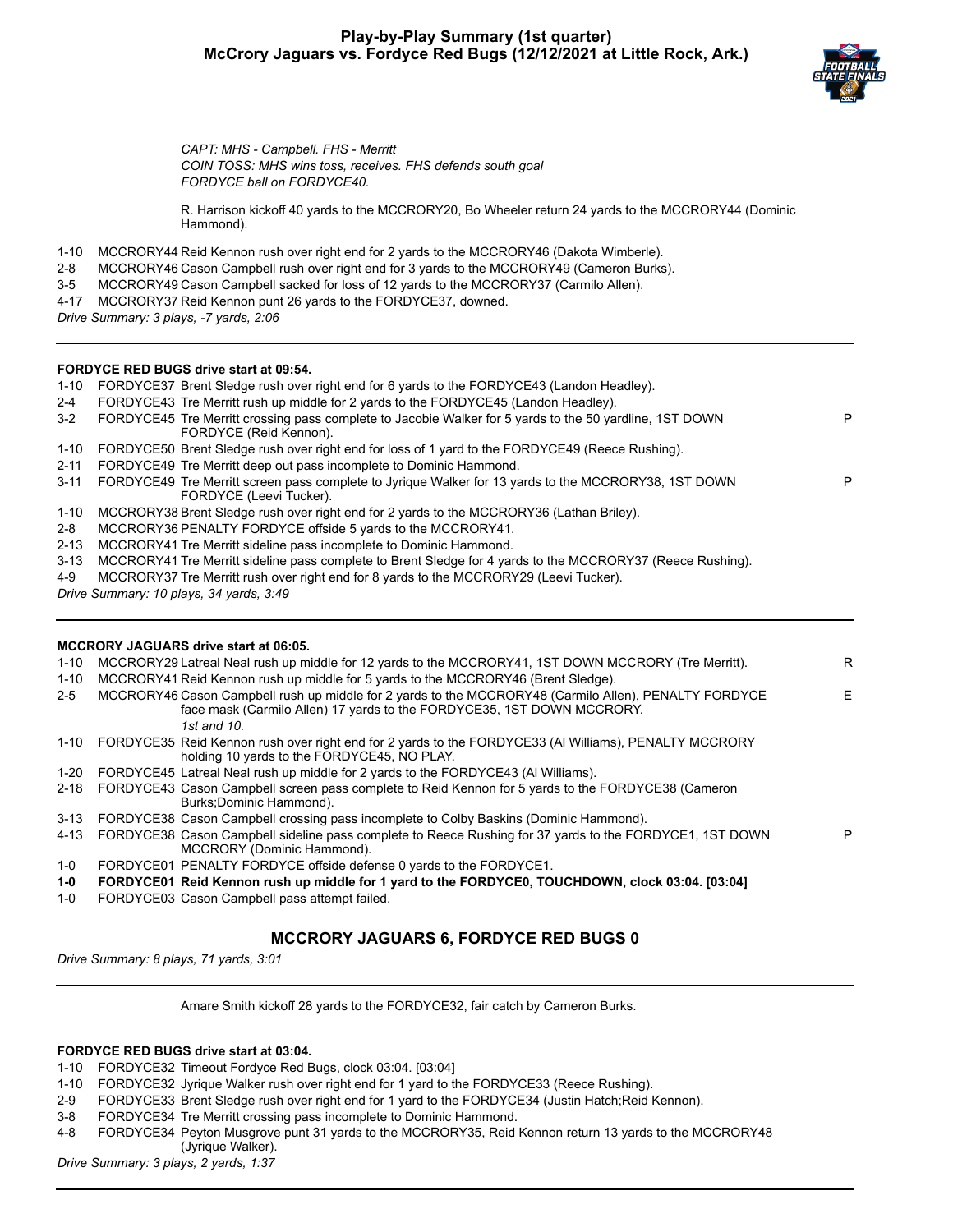#### **MCCRORY JAGUARS drive start at 01:27.**

- 1-10 MCCRORY48 PENALTY MCCRORY false start 5 yards to the MCCRORY43.
- 1-15 MCCRORY43 Latreal Neal rush over right tackle for 3 yards to the MCCRORY46 (Brent Sledge;Carmilo Allen).
- 2-12 MCCRORY46 Cason Campbell rush over left tackle for 4 yards to the 50 yardline (Micha Sargent).
- 3-8 MCCRORY50 Cason Campbell sideline pass incomplete to Reid Kennon, QB hurry by Carmilo Allen, QB hurry by Cameron Burks.
- 4-8 MCCRORY50 Reid Kennon punt 40 yards to the FORDYCE10, Dominic Hammond return -5 yards to the FORDYCE5 (Brayden Walker;Eli Boone).

*Drive Summary: 3 plays, 2 yards, 1:18*

#### **FORDYCE RED BUGS drive start at 00:09.**

1-10 FORDYCE05 Kriston Belin rush over right end for 4 yards to the FORDYCE9 (Travis Thompson).

#### **END OF 1ST QUARTER: MCCRORY JAGUARS 6, FORDYCE RED BUGS 0**

|                        | Time |                         |  | 1st Downs |  |  |         | <b>Conversions</b> |           |                  |                  |
|------------------------|------|-------------------------|--|-----------|--|--|---------|--------------------|-----------|------------------|------------------|
| <b>Quarter Summary</b> |      | Score Poss R P X T      |  |           |  |  | -3rd    | 4th                | Rushing   | Passing          | <b>Penalties</b> |
| McCrory Jaquars        |      | 06:25 1 1 1 3           |  |           |  |  | - 0-3   | $1 - 1$            | $10 - 22$ | $2 - 4 - 0 - 42$ | $2 - 15$         |
| Fordyce Red Bugs       |      | $05:35 \t0 \t2 \t0 \t2$ |  |           |  |  | $2 - 4$ | $0 - 1$            | $8-23$    | $3 - 6 - 0 - 22$ | $3-22$           |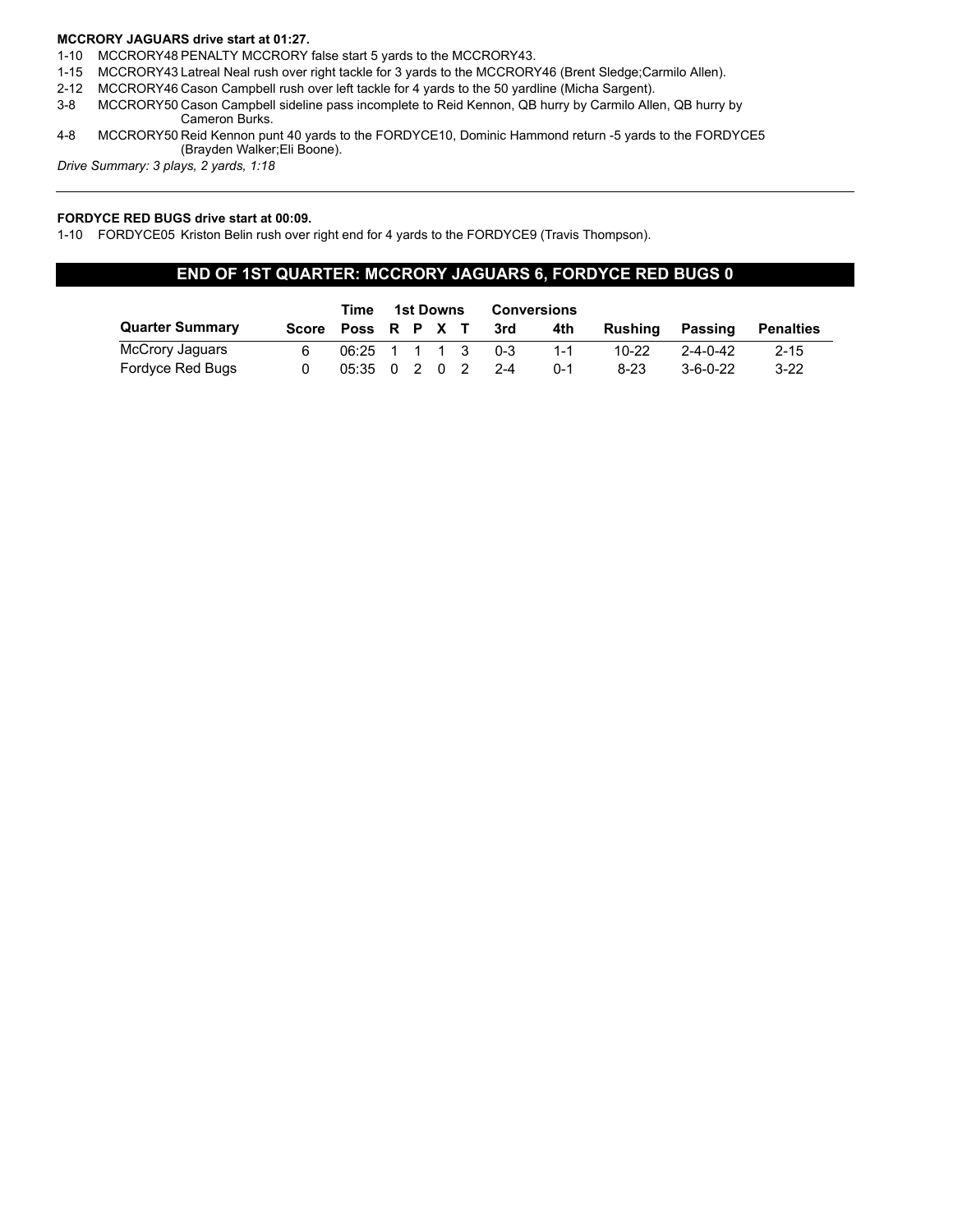#### **Quickie Statistics (1st Quarter only) McCrory Jaguars vs. Fordyce Red Bugs (12/12/2021 at Little Rock, Ark.)**



|                                   | <b>MCCRORY FORDYCE</b> |                |
|-----------------------------------|------------------------|----------------|
| Score                             | 6                      | 0              |
| <b>FIRST DOWNS</b>                | 3                      | $\overline{2}$ |
| <b>RUSHES-YARDS (NET)</b>         | $10 - 22$              | $8 - 23$       |
| <b>PASSING-YARDS (NET)</b>        | 42                     | 22             |
| Passes Att-Comp-Int               | $4 - 2 - 0$            | $6 - 3 - 0$    |
| <b>TOTAL OFFENSE PLAYS-YARDS</b>  | 14-64                  | 14-45          |
| <b>Fumble Returns-Yards</b>       | $0 - 0$                | $0 - 0$        |
| <b>Punt Returns-Yards</b>         | $1 - 13$               | $1 - 5$        |
| Kickoff Returns-Yards             | $1 - 24$               | $0 - 0$        |
| <b>Interception Returns-Yards</b> | $0 - 0$                | $0 - 0$        |
| Punts (Number-Avg)                | $2 - 33.0$             | $1 - 31.0$     |
| Fumbles-Lost                      | $0 - 0$                | $0 - 0$        |
| Penalties-Yards                   | $2 - 15$               | $3-22$         |
| <b>Possession Time</b>            | 06:25                  | 05:35          |
| <b>Third-Down Conversions</b>     | $0 - 3$                | $2 - 4$        |
| Fourth-Down Conversions           | $1 - 1$                | $0 - 1$        |

| <b>Rushing</b>              | No.                                          | Gain               | Loss           | Net TD            |                 | Avg Lg                 | <b>Rushing</b>                        | No.            | Gain        |                         | Loss             | Net TD          | Avg                     | $\frac{\text{Lg}}{8}$                  |
|-----------------------------|----------------------------------------------|--------------------|----------------|-------------------|-----------------|------------------------|---------------------------------------|----------------|-------------|-------------------------|------------------|-----------------|-------------------------|----------------------------------------|
| <b>Latreal Neal</b>         | 3                                            | 17                 | $\overline{0}$ | 17<br>$\Omega$    | 5.7             | 12                     | <b>Tre Merritt</b>                    | $\overline{2}$ | 10          |                         | $\overline{0}$   | 10              | $\overline{0}$<br>5     |                                        |
| Reid Kennon                 | 3                                            | 8                  | 0              | 8<br>1            | 2.7             | 5                      | Jyrigue Walker                        | $\mathbf{1}$   | 1           |                         | $\Omega$         | $\mathbf{1}$    | 0<br>$\mathbf{1}$       | $\mathbf{1}$                           |
| Cason Campbell              | 3                                            | 9                  | $\Omega$       | 9<br>$\mathbf{0}$ | 3               | 4                      | <b>Brent Sledge</b><br>Kriston Belin  | 4<br>1         | 9           | $\overline{\mathbf{4}}$ | $-1$<br>$\Omega$ | 8<br>4          | 0<br>2<br>4<br>$\Omega$ | 6                                      |
|                             |                                              |                    |                |                   |                 |                        |                                       |                |             |                         |                  |                 |                         | 4                                      |
| <b>Passing</b>              |                                              | $C-A-I$            | Yds            | TD                | Lg              | Sack                   | <b>Passing</b>                        |                | $C-A-I$     | Yds                     | TD               | Lg              |                         | Sack                                   |
| Cason Campbell              |                                              | $2 - 4 - 0$        | 30             | $\overline{0}$    | $\overline{37}$ |                        | <b>Tre Merritt</b>                    |                | $3 - 6 - 0$ | 22                      | $\overline{0}$   | $\overline{13}$ |                         |                                        |
| Receiving                   |                                              | No.                | Yards          | TD                | Tgt             | <u>Lg</u>              | Receiving                             |                |             | No.                     | Yards            | TD              | Tgt                     | <u>Lg</u>                              |
| Reece Rushing               |                                              |                    | 37             | 0                 |                 | $\overline{37}$        | Dominic Hammond                       |                |             | $\Omega$                |                  | 0               | 0<br>3                  |                                        |
| Reid Kennon                 |                                              |                    | 5              | $\Omega$          | $\overline{2}$  | 5                      | Jacobie Walker                        |                |             | 1                       |                  | 5<br>13         | 0<br>1                  | $\begin{array}{c} 5 \\ 13 \end{array}$ |
|                             |                                              |                    |                |                   |                 |                        | Jyrique Walker<br><b>Brent Sledge</b> |                |             |                         |                  | 4               | 0<br>1<br>$\Omega$<br>1 | $\overline{4}$                         |
|                             |                                              |                    |                |                   |                 |                        |                                       |                |             |                         |                  |                 |                         |                                        |
| <b>Punting</b>              | No.                                          | Yds                | Avg            | Lng               | In20            | <u>тв</u>              | <b>Punting</b>                        |                | No.         | Yds                     | Avg              | Lng             | In20                    | $\frac{TB}{0}$                         |
| Reid Kennon                 | $\overline{2}$                               | 66                 | 33.0           | 40                |                 | ក                      | Peyton Musgrove                       |                |             | 31                      | 31.0             | $\overline{31}$ | $\overline{0}$          |                                        |
| <b>Punt Returns</b>         |                                              | No.                |                | Yards             | TD              | $\frac{\text{Lg}}{13}$ | <b>Punt Returns</b>                   |                |             | No.                     |                  | Yards           | TD                      | $\frac{\text{Lg}}{\text{-5}}$          |
| Reid Kennon                 |                                              |                    |                | $\overline{13}$   |                 |                        | Dominic Hammond                       |                |             |                         |                  | $-5$            | $\Omega$                |                                        |
| <b>Kick Returns</b>         |                                              | No.                |                | Yards             | TD              | <u>Lg</u>              | <b>Kick Returns</b>                   |                |             | No.                     |                  | Yards           | <b>TD</b>               | Lg                                     |
| <b>Bo Wheeler</b>           |                                              |                    |                | 24                | $\overline{0}$  | $\overline{24}$        |                                       |                |             |                         |                  |                 |                         |                                        |
| <b>Tackles</b>              |                                              | UA-A               | <b>Total</b>   |                   | <b>Sacks</b>    | <b>TFL</b>             | <b>Tackles</b>                        |                | UA-A        |                         | <b>Total</b>     |                 | <b>Sacks</b>            | <b>TFL</b>                             |
| <b>Reece Rushing</b>        |                                              | $3-0$              | 3.0            |                   | 0.0             | $\overline{1.0}$       | Dominic Hammond                       |                |             | $2 - 1$                 | $\overline{2.5}$ |                 | 0.0                     | $\overline{0.0}$                       |
| Leevi Tucker                |                                              | $2 - 0$            | 2.0            |                   | 0.0             | 0.0                    | Carmilo Allen                         |                |             | $2 - 1$                 | 2.5              |                 | 1.0                     | 1.0                                    |
| Landon Headlev              |                                              | $2 - 0$            | 2.0            |                   | 0.0             | 0.0                    | <b>Cameron Burks</b>                  |                |             | $1 - 1$                 | 1.5              |                 | 0.0                     | 0.0                                    |
| Reid Kennon                 |                                              | $1 - 1$            | 1.5            |                   | 0.0             | 0.0                    | <b>Brent Sledge</b>                   |                |             | $1 - 1$                 | 1.5              |                 | 0.0                     | 0.0                                    |
| <b>Travis Thompson</b>      |                                              | $1 - 0$            | 1.0            |                   | 0.0             | 0.0                    | <b>Tre Merritt</b>                    |                |             | $1 - 0$                 | 1.0              |                 | 0.0                     | 0.0                                    |
| Lathan Briley               |                                              | $1 - 0$            | 1.0            |                   | 0.0             | 0.0                    | Jyrigue Walker                        |                |             | $1 - 0$                 | 1.0              |                 | 0.0                     | 0.0                                    |
| Brayden Walker<br>Eli Boone |                                              | $0 - 1$<br>$0 - 1$ | 0.5<br>0.5     |                   | 0.0<br>0.0      | 0.0<br>0.0             | Dakota Wimberle<br>Al Williams        |                |             | $1 - 0$<br>$1 - 0$      | 1.0<br>1.0       |                 | 0.0<br>0.0              | 0.0<br>0.0                             |
|                             |                                              |                    |                |                   |                 |                        |                                       |                |             |                         |                  |                 |                         |                                        |
| Time<br>Qtr                 | <b>Scoring Play</b>                          |                    |                |                   |                 |                        |                                       |                |             |                         |                  |                 | V-H                     |                                        |
| 1st<br>03:04                | MCCRORY - Reid Kennon 1 yd TD RUSH 8-71 3:01 |                    |                |                   |                 |                        |                                       |                |             |                         |                  |                 | $6-0$                   |                                        |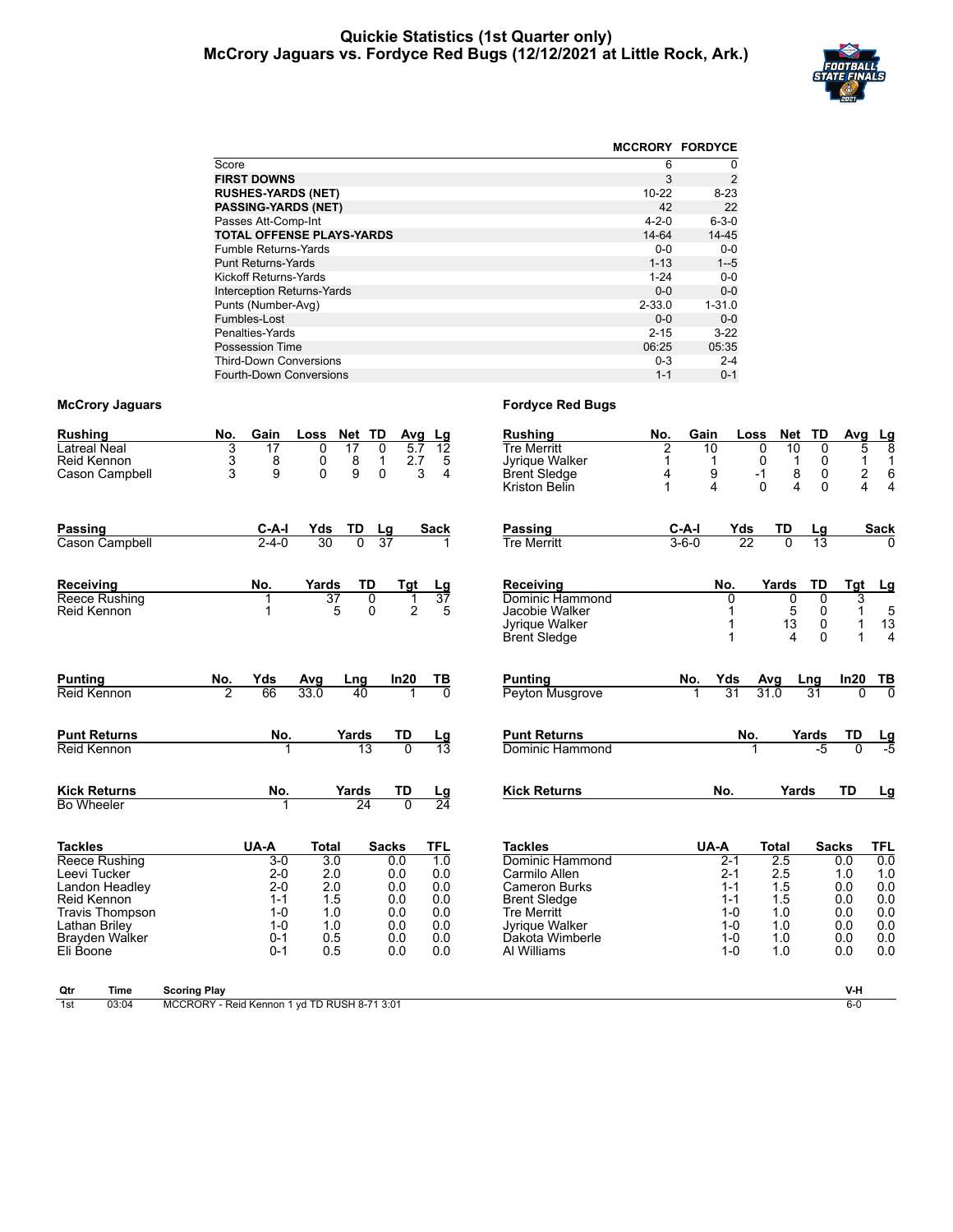#### **Play-by-Play Summary (2nd quarter) McCrory Jaguars vs. Fordyce Red Bugs (12/12/2021 at Little Rock, Ark.)**



P

| 2-6     | FORDYCE09 Start of 2nd quarter, clock 12:00. [12:00]                                                                                                                               |    |
|---------|------------------------------------------------------------------------------------------------------------------------------------------------------------------------------------|----|
| 2-6     | FORDYCE09 Kriston Belin rush over right end for 6 yards to the FORDYCE15, 1ST DOWN FORDYCE (Travis<br>Thompson).                                                                   | R  |
| 1-10    | FORDYCE15 Jyrique Walker rush over right tackle for 4 yards to the FORDYCE19 (Stacy Mitchell; Buck Neal).                                                                          |    |
| 2-6     | FORDYCE19 Jyrique Walker rush up middle for loss of 4 yards to the FORDYCE15 (Lathan Briley), PENALTY<br>MCCRORY face mask 15 yards to the FORDYCE30, 1ST DOWN FORDYCE.            | E. |
| 1-10    | FORDYCE30 Kriston Belin rush over left guard for 2 yards to the FORDYCE32 (Reid Kennon).                                                                                           |    |
| 2-8     | FORDYCE32 Jyrique Walker rush over right end for 1 yard to the FORDYCE33 (Lathan Briley).                                                                                          |    |
| $3 - 7$ | FORDYCE33 Tre Merritt rush up middle for loss of 5 yards to the FORDYCE28, fumble forced by Justin Hatch, fumble<br>by Tre Merritt recovered by MCCRORY Justin Hatch at FORDYCE28. |    |
|         | Drive Summary: 7 plays, 23 yards, 3:12                                                                                                                                             |    |
|         |                                                                                                                                                                                    |    |
|         |                                                                                                                                                                                    |    |

#### **MCCRORY JAGUARS drive start at 08:57.**

1-10 FORDYCE28 Timeout Fordyce Red Bugs, clock 08:57. [08:57]

|         | $100 - 101$                                                                                                  |  |
|---------|--------------------------------------------------------------------------------------------------------------|--|
|         | 1-10 FORDYCE28 Reid Kennon rush up middle for 28 yards to the FORDYCE0, 1ST DOWN MCCRORY,                    |  |
|         | <b>TOUCHDOWN, clock 08:51. [08:51]</b>                                                                       |  |
| 1-0     | FORDYCE03 Cason Campbell pass attempt failed, PENALTY FORDYCE face mask 2 yards to the FORDYCE1, NO<br>PI AY |  |
| 1-0     | FORDYCE01 PENALTY FORDYCE face mask 0 yards to the FORDYCE1.                                                 |  |
|         | <b>MCCRORY ball on FORDYCE7.</b>                                                                             |  |
| $1 - 1$ | FORDYCE07 Cason Campbell pass attempt failed.                                                                |  |

#### **MCCRORY JAGUARS 12, FORDYCE RED BUGS 0**

*Drive Summary: 1 plays, 28 yards, 0:06*

Amare Smith kickoff 23 yards to the FORDYCE37, fair catch by Cameron Burks.

#### **FORDYCE RED BUGS drive start at 08:51.**

|          | T ORD TOE INLD DOOD UITTE SLAIL AL 00.0T.                                                                                                |   |
|----------|------------------------------------------------------------------------------------------------------------------------------------------|---|
| 1-10     | FORDYCE37 Tre Merritt rush over right end for 4 yards to the FORDYCE41 (Buck Neal; Lathan Briley).                                       |   |
| $2-6$    | FORDYCE41 Tre Merritt sideline pass incomplete to Carmilo Allen.                                                                         |   |
| 3-6      | FORDYCE41 Tre Merritt rush over right end for 6 yards to the FORDYCE47, 1ST DOWN FORDYCE (Leevi Tucker).                                 | R |
| $1 - 10$ | FORDYCE47 Brent Sledge rush over right end for loss of 7 yards to the FORDYCE40 (Keaton Bull; Landon Headley).                           |   |
| 2-17     | FORDYCE40 Tre Merritt deep out pass incomplete.                                                                                          |   |
| $3 - 17$ | FORDYCE40 Timeout Fordyce Red Bugs, clock 07:11. [07:11]                                                                                 |   |
| $3 - 17$ | FORDYCE40 Tre Merritt sideline pass complete to Dominic Hammond for 36 yards to the MCCRORY24, 1ST DOWN<br>FORDYCE (Leevi Tucker).       | P |
| 1-10     | MCCRORY24 Brent Sledge rush over left end for 2 yards to the MCCRORY22 (Lathan Briley).                                                  |   |
| $2 - 8$  | MCCRORY22 Tre Merritt rush up middle for 6 yards to the MCCRORY16 (Reid Kennon).                                                         |   |
| $3-2$    | MCCRORY16 Tre Merritt rush over left end for no gain to the MCCRORY16 (Stacy Mitchell).                                                  |   |
| $4 - 2$  | MCCRORY16 Jyrique Walker rush over right quard for 16 yards to the MCCRORY0, 1ST DOWN FORDYCE,<br><b>TOUCHDOWN, clock 05:23. [05:23]</b> | R |
| $1 - 0$  | <b>MCCRORY03 Andy Luna kick attempt good.</b>                                                                                            |   |

#### **MCCRORY JAGUARS 12, FORDYCE RED BUGS 7**

*Drive Summary: 10 plays, 63 yards, 3:28*

R. Harrison kickoff 45 yards to the MCCRORY15, Leevi Tucker return 19 yards to the MCCRORY34 (Brenden Simmons).

#### **MCCRORY JAGUARS drive start at 05:23.**

- 1-10 MCCRORY34 Latreal Neal rush over left tackle for 1 yard to the MCCRORY35 (Dakota Wimberle).
- 2-9 MCCRORY35 Cason Campbell sideline pass complete to Bo Wheeler for 1 yard to the MCCRORY36 (Jacobie Walker).
- 3-8 MCCRORY36 Cason Campbell crossing pass complete to Reece Rushing for 11 yards to the MCCRORY47, 1ST DOWN MCCRORY (Dominic Hammond;Jyrique Walker).
- 1-10 MCCRORY47 Latreal Neal rush over right tackle for 28 yards to the FORDYCE25, 1ST DOWN MCCRORY (Jyrique Walker). R
- 1-10 FORDYCE25 Clock 03:30. [03:30]
- 1-10 FORDYCE25 Reid Kennon rush over left tackle for 2 yards to the FORDYCE23 (Dakota Wimberle;Carmilo Allen).
- 2-8 FORDYCE23 Timeout McCrory Jaguars, clock 02:46. [02:46]
- 2-8 FORDYCE23 Timeout McCrory Jaguars, clock 02:46. [02:46]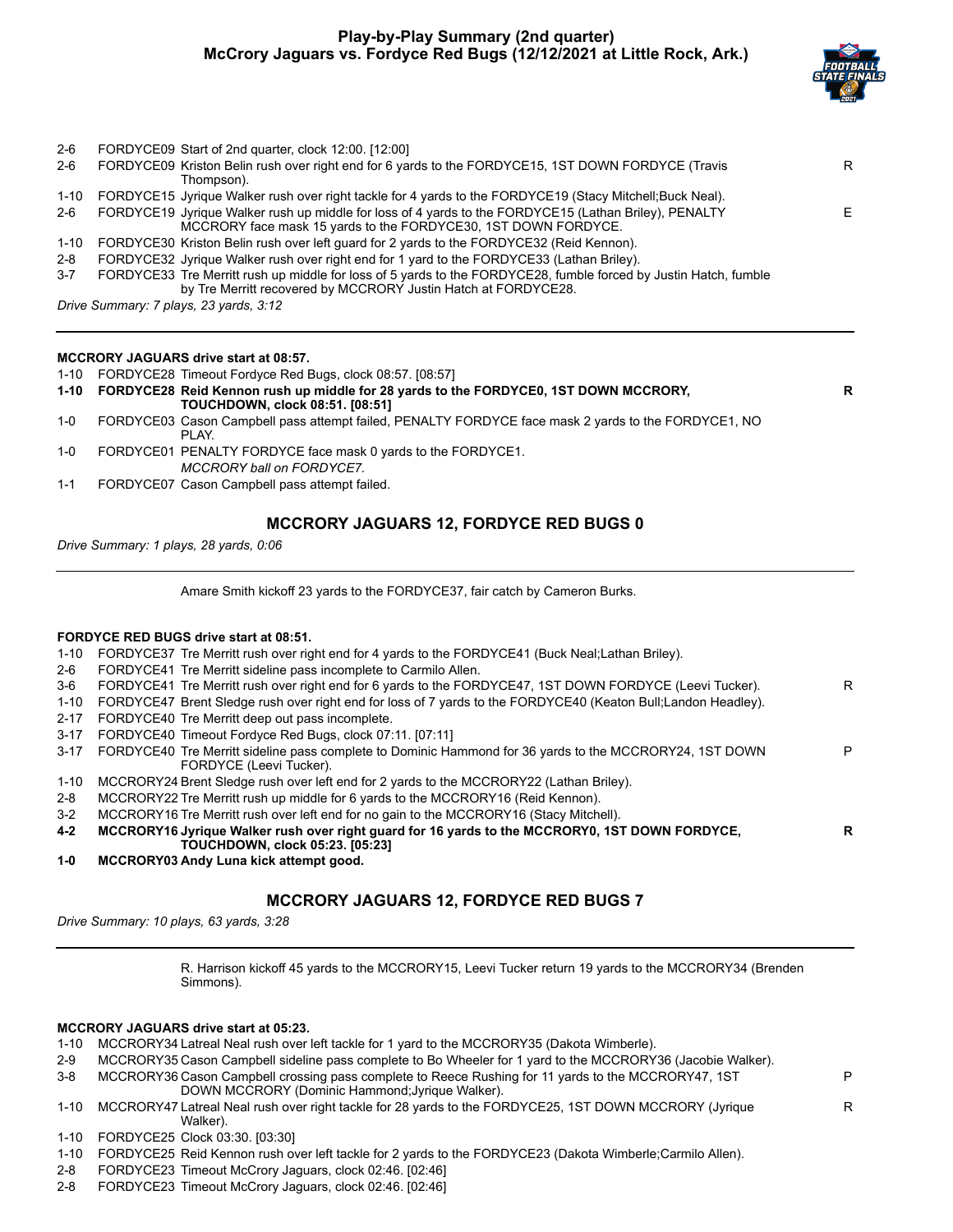- 2-8 FORDYCE23 Latreal Neal rush over right tackle for 1 yard to the FORDYCE22 (Dakota Wimberle).
- 3-7 FORDYCE22 Cason Campbell rush for no gain to the FORDYCE22 (Brent Sledge).
- 4-7 FORDYCE22 Cason Campbell crossing pass complete to Reece Rushing for 11 yards to the FORDYCE11, 1ST DOWN MCCRORY (Jyrique Walker).
- 1-10 FORDYCE11 Clock 01:10. [01:10]
- 1-10 FORDYCE11 Latreal Neal rush over right end for no gain to the FORDYCE11 (Carmilo Allen;Dakota Wimberle).
- 2-10 FORDYCE11 Cason Campbell crossing pass intercepted by Jacobie Walker at the FORDYCE0, Jacobie Walker return 17 yards to the FORDYCE17 (Bo Wheeler).

*Drive Summary: 10 plays, 55 yards, 4:49*

#### **FORDYCE RED BUGS drive start at 00:34.**

1-10 FORDYCE17 Tayshaun Childs rush for no gain to the FORDYCE17, fumble by Tayshaun Childs recovered by MCCRORY Reece Rushing at FORDYCE19.

*Drive Summary: 1 plays, 2 yards, 0:06*

#### **MCCRORY JAGUARS drive start at 00:28.**

- 1-10 FORDYCE19 Latreal Neal rush up middle for 9 yards to the FORDYCE10 (Tre Merritt).
- 2-1 FORDYCE10 Cason Campbell rush for 9 yards to the FORDYCE1, 1ST DOWN MCCRORY (Dakota Wimberle). R
- 1-0 FORDYCE01 Timeout McCrory Jaguars, clock 00:01. [00:01]
- **1-0 FORDYCE01 Cason Campbell rush up middle for 1 yard to the FORDYCE0, TOUCHDOWN, clock 00:00. [00:00]**

**1-0 FORDYCE03 Reid Kennon rush attempt good.**

#### **MCCRORY JAGUARS 20, FORDYCE RED BUGS 7**

1-0 MCCRORY40 End of half, clock 00:00. [00:00] *Drive Summary: 3 plays, 19 yards, 0:28*

#### **END OF 2ND QUARTER: MCCRORY JAGUARS 20, FORDYCE RED BUGS 7**

|                        | Time               | 1st Downs                                         |  |  | <b>Conversions</b> |      |         |         |          |                  |
|------------------------|--------------------|---------------------------------------------------|--|--|--------------------|------|---------|---------|----------|------------------|
| <b>Quarter Summary</b> | Score Poss R P X T |                                                   |  |  |                    | -3rd | 4th     | Rushina | Passing  | <b>Penalties</b> |
| McCrory Jaguars        | 14                 | $05:23 \quad 3 \quad 2 \quad 0 \quad 5 \quad 1-2$ |  |  |                    |      | $1 - 1$ | 10-79   | 3-4-1-23 | $1 - 15$         |
| Fordyce Red Bugs       |                    | 06:37 3 1 1 5 2-4                                 |  |  |                    |      | $1 - 1$ | 14-33   | 1-3-0-36 | $2 - 2$          |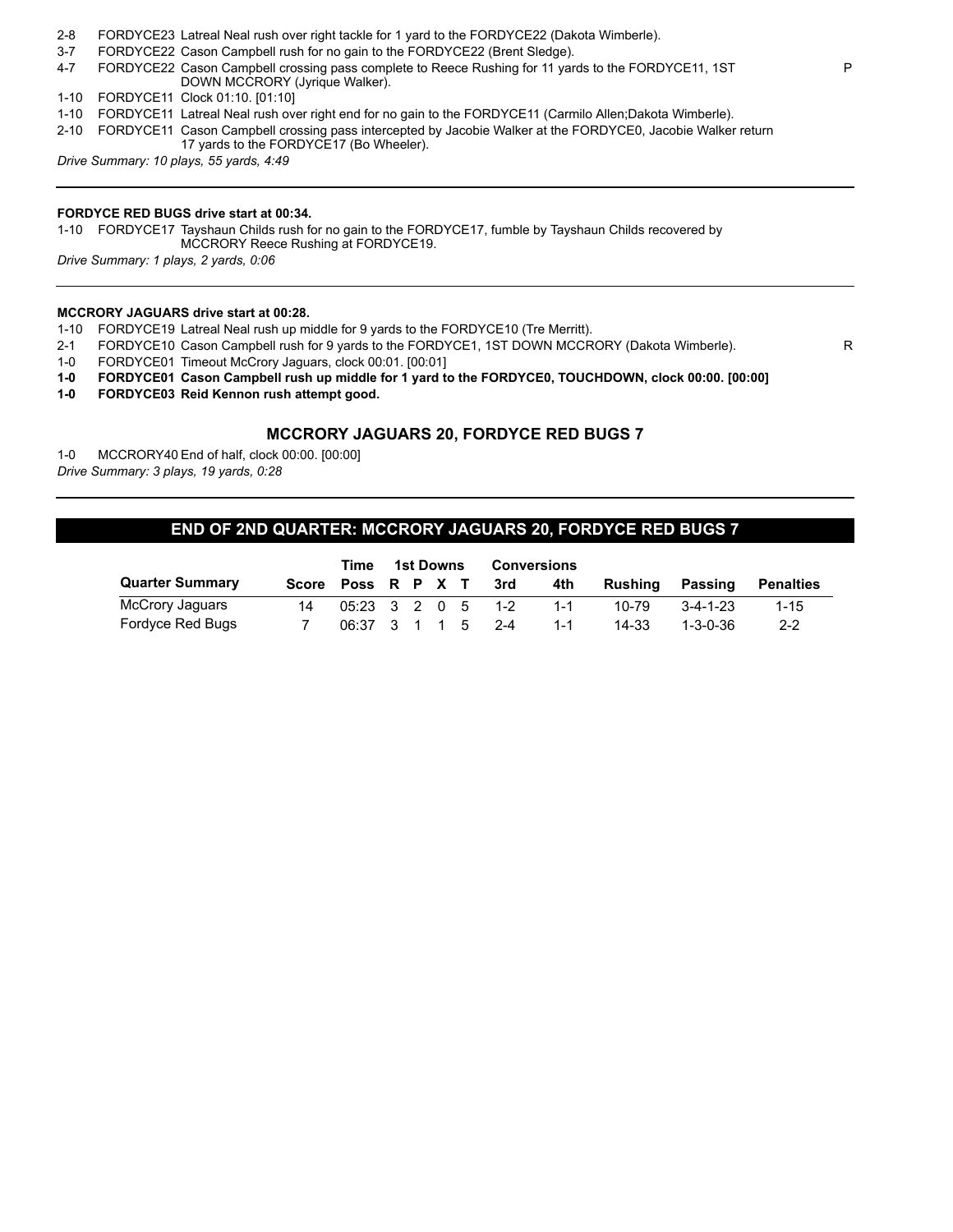#### **Quickie Statistics (Halftime Cumulative) McCrory Jaguars vs. Fordyce Red Bugs (12/12/2021 at Little Rock, Ark.)**



|                                   | <b>MCCRORY FORDYCE</b> |             |
|-----------------------------------|------------------------|-------------|
| Score                             | 20                     |             |
| <b>FIRST DOWNS</b>                | 8                      | 7           |
| <b>RUSHES-YARDS (NET)</b>         | 20-101                 | 22-56       |
| <b>PASSING-YARDS (NET)</b>        | 65                     | 58          |
| Passes Att-Comp-Int               | $8 - 5 - 1$            | $9 - 4 - 0$ |
| TOTAL OFFENSE PLAYS-YARDS         | 28-166                 | $31 - 114$  |
| Fumble Returns-Yards              | $2 - 0$                | $0 - 0$     |
| <b>Punt Returns-Yards</b>         | $1 - 13$               | $1 - 5$     |
| Kickoff Returns-Yards             | $2 - 43$               | $0 - 0$     |
| <b>Interception Returns-Yards</b> | $0 - 0$                | $1 - 17$    |
| Punts (Number-Avg)                | $2 - 33.0$             | $1 - 31.0$  |
| Fumbles-Lost                      | $0 - 0$                | $4 - 4$     |
| Penalties-Yards                   | $3 - 30$               | $5 - 24$    |
| Possession Time                   | 11:48                  | 12:12       |
| <b>Third-Down Conversions</b>     | 1-5                    | $4 - 8$     |
| <b>Fourth-Down Conversions</b>    | $2 - 2$                | $1 - 2$     |

| <b>Rushing</b>        | No. | Gain          | Loss            | <b>Net</b>                           | TD                     | Lg             | Avg             |
|-----------------------|-----|---------------|-----------------|--------------------------------------|------------------------|----------------|-----------------|
| <b>Latreal Neal</b>   | 8   | 56            | 0               | 56                                   | 0                      | 28             | 7               |
| Reid Kennon           | 5   | 38            | 0               | 38                                   | $\overline{2}$         | 28             | 7.6             |
| Cason Campbell        | 6   | 19            | 0               | 19                                   | 1                      | 9              | 3.2             |
|                       |     |               |                 |                                      |                        |                |                 |
| Passing               |     | C-A-I         | Yds             | TD                                   | $\frac{\text{Lg}}{37}$ |                | Sack            |
| Cason Campbell        |     | $5 - 8 - 1$   | $\overline{53}$ | $\overline{0}$                       |                        |                |                 |
| Receiving             |     | No.           | Yds             | <b>TD</b>                            |                        | Tgt            |                 |
| <b>Reece Rushing</b>  |     |               | 59              | 0                                    |                        |                | <u>Lg</u><br>37 |
| Reid Kennon           |     | $\frac{3}{1}$ | 5               |                                      |                        | $\frac{3}{2}$  | $\frac{5}{1}$   |
| Bo Wheeler            |     |               | 1               | $\begin{matrix} 0 \\ 0 \end{matrix}$ |                        |                |                 |
|                       |     |               |                 |                                      |                        |                |                 |
| <b>Punting</b>        | No. | Yds           | Avg             | Lg                                   |                        | ln20           | ТВ              |
| Reid Kennon           | 2   | 66            | 33.0            | 40                                   |                        | 1              | $\overline{0}$  |
| <b>Punt Returns</b>   |     | No.           |                 | Yards                                |                        | TD             |                 |
| Reid Kennon           |     | 1             |                 | 13                                   |                        | U              | <u>Lg</u><br>13 |
|                       |     |               |                 |                                      |                        |                |                 |
| <b>Kick Returns</b>   |     | No.           |                 | Yards                                |                        | TD             | Lg              |
| <b>Bo Wheeler</b>     |     | 1             |                 | $\overline{24}$                      |                        | $\overline{0}$ | $\overline{24}$ |
| Leevi Tucker          |     | 1             |                 | 19                                   |                        | $\Omega$       | 19              |
| <b>Tackles</b>        |     | UA-A          | <b>Total</b>    |                                      | <b>Sacks</b>           |                | TFL             |
| Lathan Briley         |     | 4-1           | 4.5             |                                      | 0.0                    |                | 1.0             |
| Leevi Tucker          |     | $4 - 0$       | 4.0             |                                      | 0.0                    |                | 0.0             |
| <b>Reid Kennon</b>    |     | $3 - 1$       | 3.5             |                                      | 0.0                    |                | 0.0             |
| Reece Rushing         |     | $3-0$         | 3.0             |                                      | 0.0                    |                | 1.0             |
| Landon Headley        |     | $2 - 1$       | 2.5             |                                      | 0.0                    |                | 1.0             |
| Travis Thompson       |     | $2 - 0$       | 2.0             |                                      | 0.0                    |                | 0.0             |
| <b>Stacy Mitchell</b> |     | $1 - 1$       | 1.5             |                                      | 0.0                    |                | 0.0             |
| Justin Hatch          |     | $1 - 1$       | 1.5             |                                      | 0.0                    |                | 1.0             |

| Rushing             | No.         | Gain            | Loss            | <b>Net</b>              | TD     | Lg         | Avg             |
|---------------------|-------------|-----------------|-----------------|-------------------------|--------|------------|-----------------|
| <b>Tre Merritt</b>  | 7           | $\overline{26}$ |                 | $\overline{21}$<br>$-5$ | 0      | 8          | 3               |
| Jyrique Walker      | 5<br>6<br>3 | 22              |                 | 18<br>-4                | 1      | 16         | 3.6             |
| Brent Sledge        |             | 11              |                 | -8                      | 3<br>0 | 6          | 0.5             |
| Kriston Belin       |             | 12              |                 | 12<br>$\mathbf 0$       | 0      | 6          | 4               |
| Passing             |             | C-A-I           | Yds             | TD                      | Lg     |            | <b>Sack</b>     |
| <b>Tre Merritt</b>  |             | $4 - 9 - 0$     | $\overline{58}$ | 0                       | 36     |            | O               |
| Receiving           |             |                 | No.             | Yds                     | TD     | <b>Tgt</b> | Lg              |
| Dominic Hammond     |             |                 | 1               | $\overline{36}$         | 0      | 4          | $\overline{36}$ |
| Jacobie Walker      |             |                 | 1               | 5                       | 0      |            | 5               |
| Jyrique Walker      |             |                 | 1               | 13                      | 0      | 1          | 13              |
| <b>Brent Sledge</b> |             |                 | 1               | 4                       | 0      | 1          | 4               |
| Punting             |             | No.             | Yds             | Avg                     | Lg     | In20       | ΤВ              |
| Peyton Musgrove     |             | 1               | $\overline{31}$ | 31.0                    | 31     | 0          | O               |
| <b>Punt Returns</b> |             |                 | No.             |                         | Yards  | TD         |                 |
| Dominic Hammond     |             |                 | 1               |                         | -5     | $\Omega$   | <u>니영</u>       |
| <b>Kick Returns</b> |             |                 | No.             |                         | Yards  | TD         | Lg              |

| <b>Tackles</b>       | UA-A    | Total | Sacks | TFL |
|----------------------|---------|-------|-------|-----|
| Dakota Wimberle      | $4 - 2$ | 5.0   | 0.0   | 0.0 |
| Jyrique Walker       | $3 - 1$ | 3.5   | 0.0   | 0.0 |
| Carmilo Allen        | $2 - 3$ | 3.5   | 1.0   | 1.0 |
| Dominic Hammond      | $2 - 2$ | 3.0   | 0.0   | 0.0 |
| <b>Brent Sledge</b>  | $2 - 1$ | 2.5   | 0.0   | 0.0 |
| <b>Tre Merritt</b>   | $2 - 0$ | 2.0   | 0.0   | 0.0 |
| <b>Cameron Burks</b> | $1 - 1$ | 1.5   | 0.0   | 0.0 |
| Jacobie Walker       | 1-0     | 1.0   | 0.0   | 0.0 |

| Qtr             | Time  | <b>Scoring Play</b>                                                    | V-H      |
|-----------------|-------|------------------------------------------------------------------------|----------|
| 1st             | 03:04 | MCCRORY - Reid Kennon 1 vd TD RUSH 8-71 3:01                           |          |
| 2 <sub>nd</sub> | 08:51 | MCCRORY - Reid Kennon 28 vd TD RUSH 1-28 0:06                          | $12 - 0$ |
| 2 <sub>nd</sub> | 05:23 | FORDYCE - Jyrique Walker 16 yd TD RUSH (KICK by Andy Luna), 10-63 3:28 | $12 - 7$ |
| 2 <sub>nd</sub> | 00:00 | MCCRORY - Cason Campbell 1 yd TD RUSH (RUSH by Reid Kennon), 3-19 0:28 | $20 - 7$ |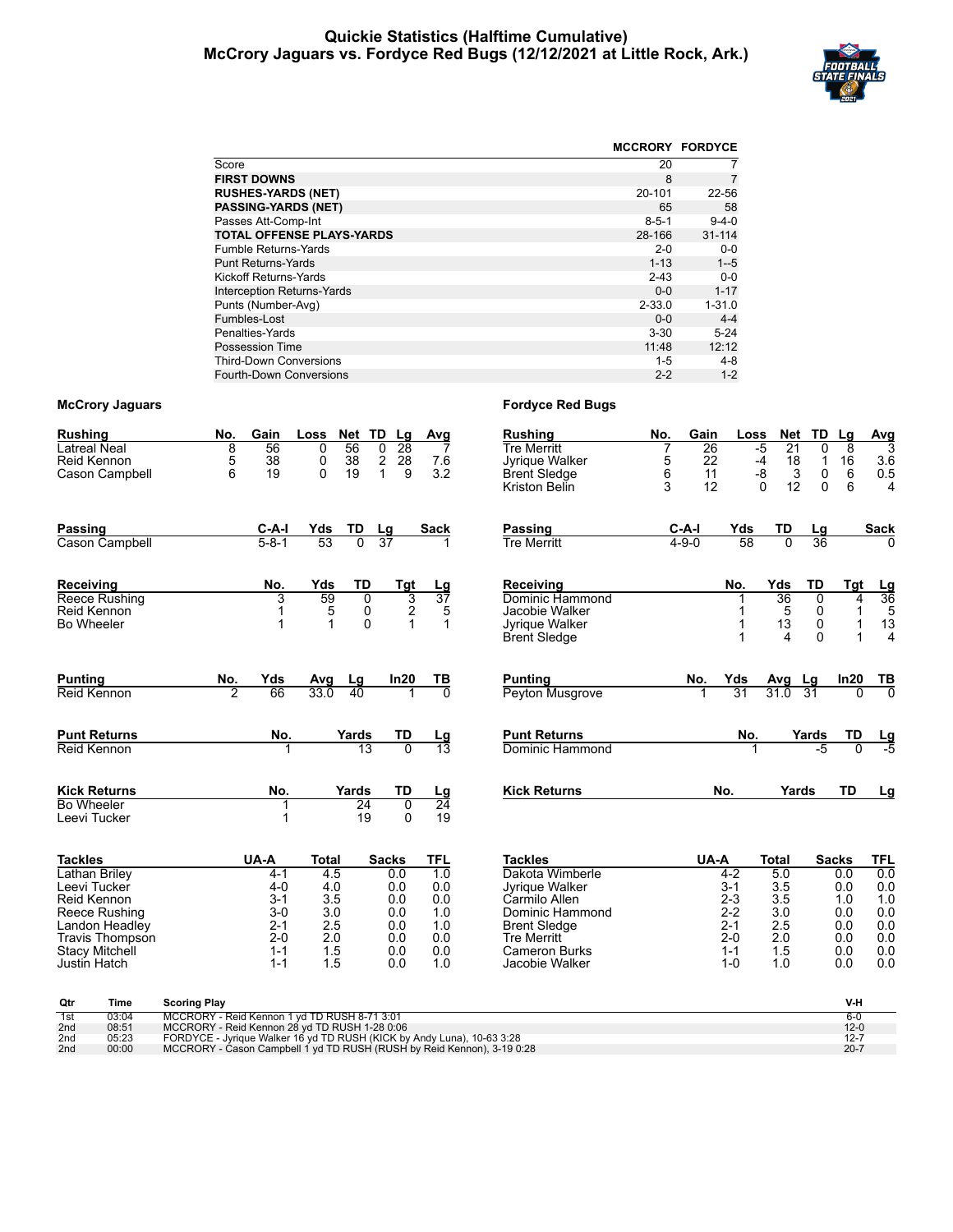#### **Quickie Statistics (2nd Quarter only) McCrory Jaguars vs. Fordyce Red Bugs (12/12/2021 at Little Rock, Ark.)**



|                                   | <b>MCCRORY FORDYCE</b> |             |
|-----------------------------------|------------------------|-------------|
| Score                             | 14                     |             |
| <b>FIRST DOWNS</b>                | 5                      | 5           |
| <b>RUSHES-YARDS (NET)</b>         | 10-79                  | 14-33       |
| <b>PASSING-YARDS (NET)</b>        | 23                     | 36          |
| Passes Att-Comp-Int               | $4 - 3 - 1$            | $3 - 1 - 0$ |
| TOTAL OFFENSE PLAYS-YARDS         | 14-102                 | 17-69       |
| <b>Fumble Returns-Yards</b>       | $2 - 0$                | $0 - 0$     |
| <b>Punt Returns-Yards</b>         | $0 - 0$                | $0 - 0$     |
| Kickoff Returns-Yards             | $1 - 19$               | $0-0$       |
| <b>Interception Returns-Yards</b> | $0 - 0$                | $1 - 17$    |
| Punts (Number-Avg)                | -0                     | -0          |
| Fumbles-Lost                      | $0 - 0$                | $2 - 2$     |
| Penalties-Yards                   | $1 - 15$               | $2 - 2$     |
| Possession Time                   | 05:23                  | 06:37       |
| <b>Third-Down Conversions</b>     | $1 - 2$                | $2 - 4$     |
| <b>Fourth-Down Conversions</b>    | $1 - 1$                | $1 - 1$     |

#### **McCrory Jaguars Fordyce Red Bugs**

| <b>Rushing</b><br><b>Latreal Neal</b><br>Reid Kennon                                                                           | Cason Campbell      | No.<br>5                                                                                                                                   | Gain<br>39<br>$\frac{2}{3}$<br>30<br>10                                              | Loss<br>39<br>0<br>0<br>30<br>10<br>$\Omega$         | Net TD<br>$\mathbf{0}$<br>1<br>1                     | Avg Lg<br>$\overline{28}$<br>7.8<br>15<br>28<br>3.3<br>9           | <b>Rushing</b><br><b>Tre Merritt</b><br>Jyrigue Walker<br><b>Brent Sledge</b><br>Kriston Belin                                                                 | No.<br>5<br>4<br>$\frac{2}{2}$ | Gain<br>16<br>21<br>$\frac{2}{8}$                                                  | Loss<br>$-5$<br>11<br>17<br>$-4$<br>$-7$<br>$-5$<br>8<br>$\Omega$ | Net TD<br>0<br>1<br>0<br>$\Omega$                    | Avg<br>$\frac{Lg}{6}$<br>2.2<br>16<br>4.3<br>$\overline{\mathbf{c}}$<br>$-2.5$<br>6<br>4 |
|--------------------------------------------------------------------------------------------------------------------------------|---------------------|--------------------------------------------------------------------------------------------------------------------------------------------|--------------------------------------------------------------------------------------|------------------------------------------------------|------------------------------------------------------|--------------------------------------------------------------------|----------------------------------------------------------------------------------------------------------------------------------------------------------------|--------------------------------|------------------------------------------------------------------------------------|-------------------------------------------------------------------|------------------------------------------------------|------------------------------------------------------------------------------------------|
| Passing                                                                                                                        | Cason Campbell      |                                                                                                                                            | $C-A-I$<br>$3 - 4 - 1$                                                               | Yds<br>TD<br>23<br>$\overline{0}$                    | Lg<br>$\overline{11}$                                | <b>Sack</b>                                                        | Passing<br><b>Tre Merritt</b>                                                                                                                                  |                                | $C-A-I$<br>Yds<br>$1 - 3 - 0$                                                      | TD<br>$\overline{0}$<br>36                                        | <u>Lg</u><br>36                                      | <b>Sack</b>                                                                              |
| Receiving<br><b>Bo Wheeler</b>                                                                                                 | Reece Rushing       |                                                                                                                                            | No.<br>$\overline{2}$                                                                | Yards<br>22<br>1                                     | TD<br>0<br>$\Omega$                                  | Tgt<br>Lg<br>$\overline{2}$<br>$\overline{11}$<br>1<br>$\mathbf 1$ | <b>Receiving</b><br>Dominic Hammond                                                                                                                            |                                | No.                                                                                | Yards<br>36                                                       | TD<br>$\overline{0}$                                 | Tgt<br>$\frac{\text{Lg}}{36}$                                                            |
| <b>Punting</b>                                                                                                                 |                     | No.                                                                                                                                        | Yds<br>Avg                                                                           | Lng                                                  | In20                                                 | TВ                                                                 | <b>Punting</b>                                                                                                                                                 | No.                            | Yds<br>Avg                                                                         | Lng                                                               | In20                                                 | TВ                                                                                       |
|                                                                                                                                | <b>Punt Returns</b> |                                                                                                                                            | No.                                                                                  | Yards                                                | TD                                                   | Lg                                                                 | <b>Punt Returns</b>                                                                                                                                            |                                | No.                                                                                | Yards                                                             | TD                                                   | Lg                                                                                       |
| <b>Kick Returns</b><br>Leevi Tucker                                                                                            |                     |                                                                                                                                            | No.                                                                                  | Yards                                                | TD<br>19                                             | <u>Lg</u><br>19<br>$\overline{0}$                                  | <b>Kick Returns</b>                                                                                                                                            |                                | No.                                                                                | Yards                                                             | <b>TD</b>                                            | Lg                                                                                       |
| <b>Tackles</b>                                                                                                                 |                     |                                                                                                                                            | UA-A                                                                                 | <b>Total</b>                                         | <b>Sacks</b>                                         | <b>TFL</b>                                                         | <b>Tackles</b>                                                                                                                                                 |                                | UA-A                                                                               | <b>Total</b>                                                      | <b>Sacks</b>                                         | TFL                                                                                      |
| Lathan Briley<br>Reid Kennon<br>Leevi Tucker<br><b>Stacy Mitchell</b><br><b>Bo Wheeler</b><br><b>Buck Neal</b><br>Justin Hatch | Travis Thompson     |                                                                                                                                            | $3 - 1$<br>$2 - 0$<br>$2 - 0$<br>$1 - 1$<br>$1 - 0$<br>$1 - 0$<br>$0 - 2$<br>$1 - 0$ | 3.5<br>2.0<br>2.0<br>1.5<br>1.0<br>1.0<br>1.0<br>1.0 | 0.0<br>0.0<br>0.0<br>0.0<br>0.0<br>0.0<br>0.0<br>0.0 | 1.0<br>0.0<br>0.0<br>0.0<br>0.0<br>0.0<br>0.0<br>1.0               | Dakota Wimberle<br>Jyrigue Walker<br>Jacobie Walker<br><b>Tre Merritt</b><br><b>Brenden Simmons</b><br><b>Brent Sledge</b><br>Carmilo Allen<br>Dominic Hammond |                                | $3-2$<br>$2 - 1$<br>$1 - 0$<br>$1 - 0$<br>$1 - 0$<br>$1 - 0$<br>$0 - 2$<br>$0 - 1$ | 4.0<br>2.5<br>1.0<br>1.0<br>1.0<br>1.0<br>1.0<br>0.5              | 0.0<br>0.0<br>0.0<br>0.0<br>0.0<br>0.0<br>0.0<br>0.0 | 0.0<br>0.0<br>0.0<br>0.0<br>0.0<br>0.0<br>0.0<br>0.0                                     |
| Qtr<br>2nd                                                                                                                     | Time<br>08:51       | <b>Scoring Play</b><br>MCCRORY - Reid Kennon 28 yd TD RUSH 1-28 0:06<br>EODDVCE brigue Walker 16 vd TD DUCH (KICK by Andy Lung) 10.63.3:29 |                                                                                      |                                                      |                                                      |                                                                    |                                                                                                                                                                |                                |                                                                                    |                                                                   |                                                      | V-H<br>$12 - 0$<br>127                                                                   |

2nd 05:23 FORDYCE - Jyrique Walker 16 yd TD RUSH (KICK by Andy Luna), 10-63 3:28<br>2nd 00:00 MCCRORY - Cason Campbell 1 yd TD RUSH (RUSH by Reid Kennon), 3-19 0:28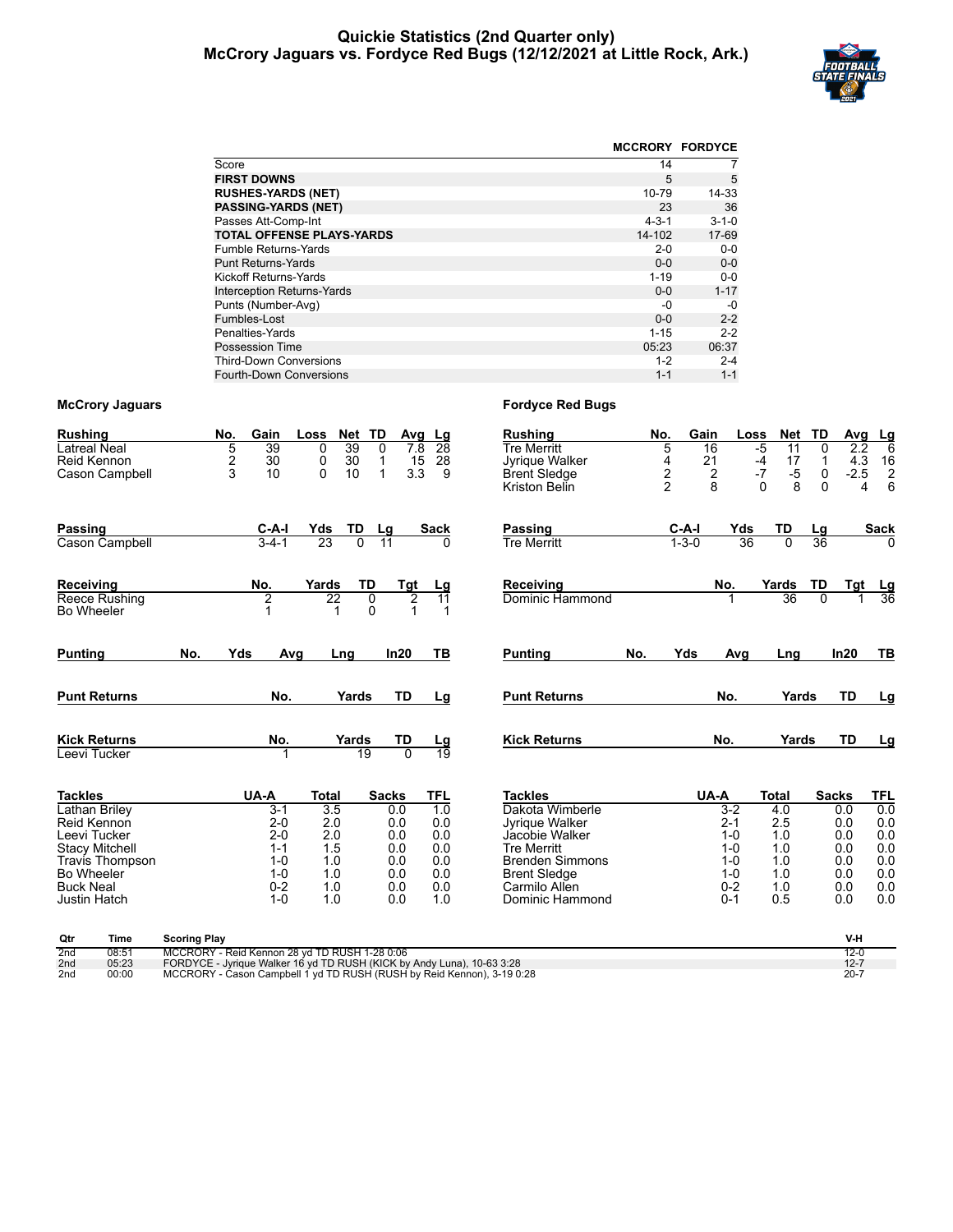

1-0 MCCRORY40 Start of 3rd quarter, clock 12:00, MCCRORY ball on MCCRORY40. [12:00]

Amare Smith kickoff 7 yards to the MCCRORY47, on-side kick, recovered by FORDYCE Taylor Poole on MCCRORY47.

#### **FORDYCE RED BUGS drive start at 12:00.**

- 1-10 MCCRORY47 Tre Merritt rush over right guard for loss of 11 yards to the FORDYCE42 (Landon Headley).
- 2-21 FORDYCE42 Tre Merritt crossing pass incomplete to Jacobie Walker, dropped pass.
- 3-21 FORDYCE42 Tre Merritt sideline pass complete to Dominic Hammond for 15 yards to the MCCRORY43 (Travis Thompson).
- 4-6 MCCRORY43 Tre Merritt pass incomplete, QB hurry by Buck Neal, QB hurry by Reece Rushing.
- *Drive Summary: 4 plays, 4 yards, 0:58*

#### **MCCRORY JAGUARS drive start at 11:02.**

- 1-10 MCCRORY43 Latreal Neal rush over left guard for 6 yards to the MCCRORY49 (Brent Sledge;Dominic Hammond).
- 2-4 MCCRORY49 Latreal Neal rush over right guard for 2 yards to the FORDYCF49 (Dakota Wimberle; Tre Merritt).

| $3-2$   | FORDYCE49 Reid Kennon rush over left tackle for 4 yards to the FORDYCE45, 1ST DOWN MCCRORY (Carmilo<br>Allen).               | R |
|---------|------------------------------------------------------------------------------------------------------------------------------|---|
| 1-10    | FORDYCE45 Cason Campbell rush over right end for 3 yards to the FORDYCE42 (AI Williams).                                     |   |
| $2 - 7$ | FORDYCE42 Reid Kennon rush over right end for 10 yards to the FORDYCE32, 1ST DOWN MCCRORY (Brent<br>Sledge; Jyrigue Walker). | R |
|         | 1-10 FORDYCE32 Latreal Neal rush up middle for 9 yards to the FORDYCE23 (Dominic Hammond).                                   |   |
| $2 - 1$ | FORDYCE23 Latreal Neal rush over left guard for 4 yards to the FORDYCE19, 1ST DOWN MCCRORY (AI Williams).                    | R |
| 1-10    | FORDYCE19 Reid Kennon rush over right guard for no gain to the FORDYCE19 (Carmilo Allen).                                    |   |
| 2-10    | FORDYCE19 Latreal Neal rush over right end for no gain to the FORDYCE19 (Dakota Wimberle;Carmilo Allen).                     |   |
|         |                                                                                                                              |   |

3-10 FORDYCE19 Cason Campbell crossing pass incomplete to Reece Rushing.

4-10 FORDYCE19 Cason Campbell screen pass complete to Reid Kennon for 7 yards to the FORDYCE12 (Al Williams).

*Drive Summary: 11 plays, 45 yards, 5:36*

#### **FORDYCE RED BUGS drive start at 05:26.**

1-10 FORDYCE12 PENALTY FORDYCE false start 5 yards to the FORDYCE7.

- 1-15 FORDYCE07 Kriston Belin rush over right end for no gain to the FORDYCE7 (Leevi Tucker).
- 2-15 FORDYCE07 Jyrique Walker rush over right end for 1 yard to the FORDYCE8 (Travis Thompson).
- 3-14 FORDYCE08 Tre Merritt deep out pass incomplete to Dominic Hammond.

4-14 FORDYCE08 Peyton Musgrove punt -6 yards to the FORDYCE2, Dalton Reynolds return 0 yards to the FORDYCE2.

*Drive Summary: 3 plays, -4 yards, 1:01*

#### **MCCRORY JAGUARS drive start at 04:25.**

- 1-0 FORDYCE02 Reid Kennon rush over right end for 1 yard to the FORDYCE1 (Brent Sledge).
- 2-0 FORDYCE01 PENALTY MCCRORY false start 5 yards to the FORDYCE6.
- 2-0 FORDYCE06 Latreal Neal rush for 4 yards to the FORDYCE2, fumble by Latreal Neal recovered by MCCRORY Reece Rushing at FORDYCE2.
- **3-0 FORDYCE02 Reid Kennon rush for 2 yards to the FORDYCE0, TOUCHDOWN, clock 02:38. [02:38]**
- **1-0 FORDYCE03 Reid Kennon rush attempt good.**

#### **MCCRORY JAGUARS 28, FORDYCE RED BUGS 7**

*Drive Summary: 3 plays, 2 yards, 1:47*

Amare Smith kickoff 46 yards to the FORDYCE14, Jyrique Walker return 1 yards to the FORDYCE15 (Reece Rushing).

#### **FORDYCE RED BUGS drive start at 02:38.**

1-10 FORDYCE15 Tre Merritt pass complete to Brent Sledge for no gain to the FORDYCE15 (Reid Kennon).

**2-10 FORDYCE15 Tre Merritt crossing pass intercepted by Leevi Tucker at the FORDYCE32, Leevi Tucker return 32 yards to the FORDYCE0, TOUCHDOWN, clock 02:11. [02:11]**

*Drive Summary: 2 plays, 0 yards, 0:27*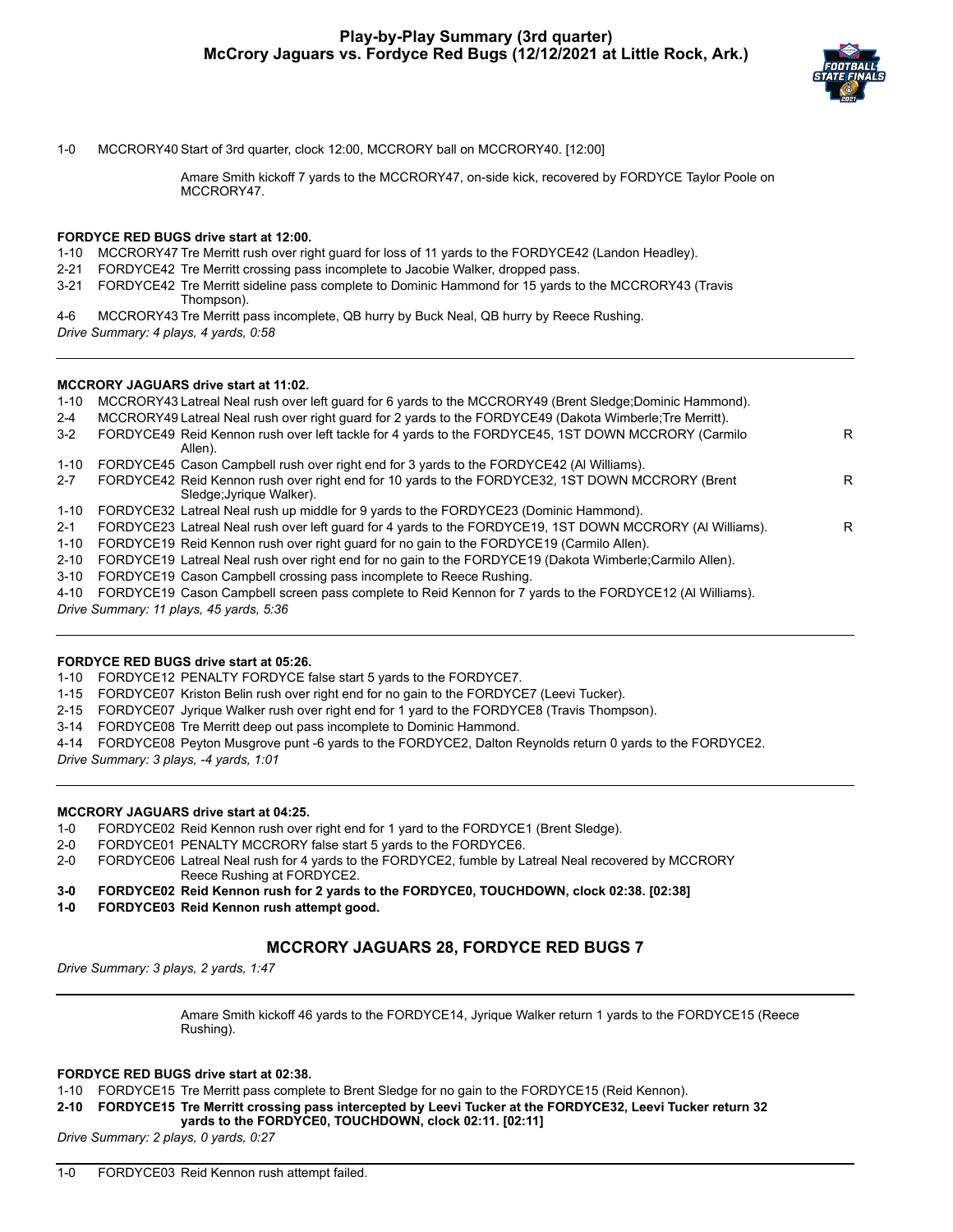Amare Smith kickoff 46 yards to the FORDYCE14, Jyrique Walker return 13 yards to the FORDYCE27 (Stacy Mitchell).

P

#### **FORDYCE RED BUGS drive start at 02:11.**

- 1-10 FORDYCE27 Brent Sledge rush over right guard for 8 yards to the FORDYCE35 (Travis Thompson).
- 2-2 FORDYCE35 Tre Merritt rush up middle for 9 yards to the FORDYCE44, 1ST DOWN FORDYCE (Lathan Briley). R
- 1-10 FORDYCE44 Tre Merritt crossing pass complete to Taylor Poole for 10 yards to the MCCRORY46, 1ST DOWN FORDYCE (Dalton Reynolds).
- 1-10 MCCRORY46 Tre Merritt crossing pass incomplete to Kriston Belin.
- 2-10 MCCRORY46 PENALTY FORDYCE false start 5 yards to the FORDYCE49.
- 2-15 FORDYCE49 Tre Merritt crossing pass complete to Jacobie Walker for no gain to the FORDYCE49 (Lathan Briley).

#### **END OF 3RD QUARTER: MCCRORY JAGUARS 34, FORDYCE RED BUGS 7**

|                        |                    | Time                                              | 1st Downs |  |  |         | <b>Conversions</b> |           |                  |                  |
|------------------------|--------------------|---------------------------------------------------|-----------|--|--|---------|--------------------|-----------|------------------|------------------|
| <b>Quarter Summary</b> | Score Poss R P X T |                                                   |           |  |  | 3rd     | 4th                | Rushing   | Passing          | <b>Penalties</b> |
| McCrory Jaguars        | 14                 | $07:23 \quad 3 \quad 0 \quad 0 \quad 3 \quad 2-3$ |           |  |  |         | $0 - 1$            | $12 - 45$ | $1 - 2 - 0 - 7$  | $1 - 5$          |
| Fordyce Red Bugs       |                    | $04:37$ 1 1 0 2                                   |           |  |  | $0 - 2$ | $0 - 1$            | $5-7$     | $4 - 9 - 1 - 25$ | $2 - 10$         |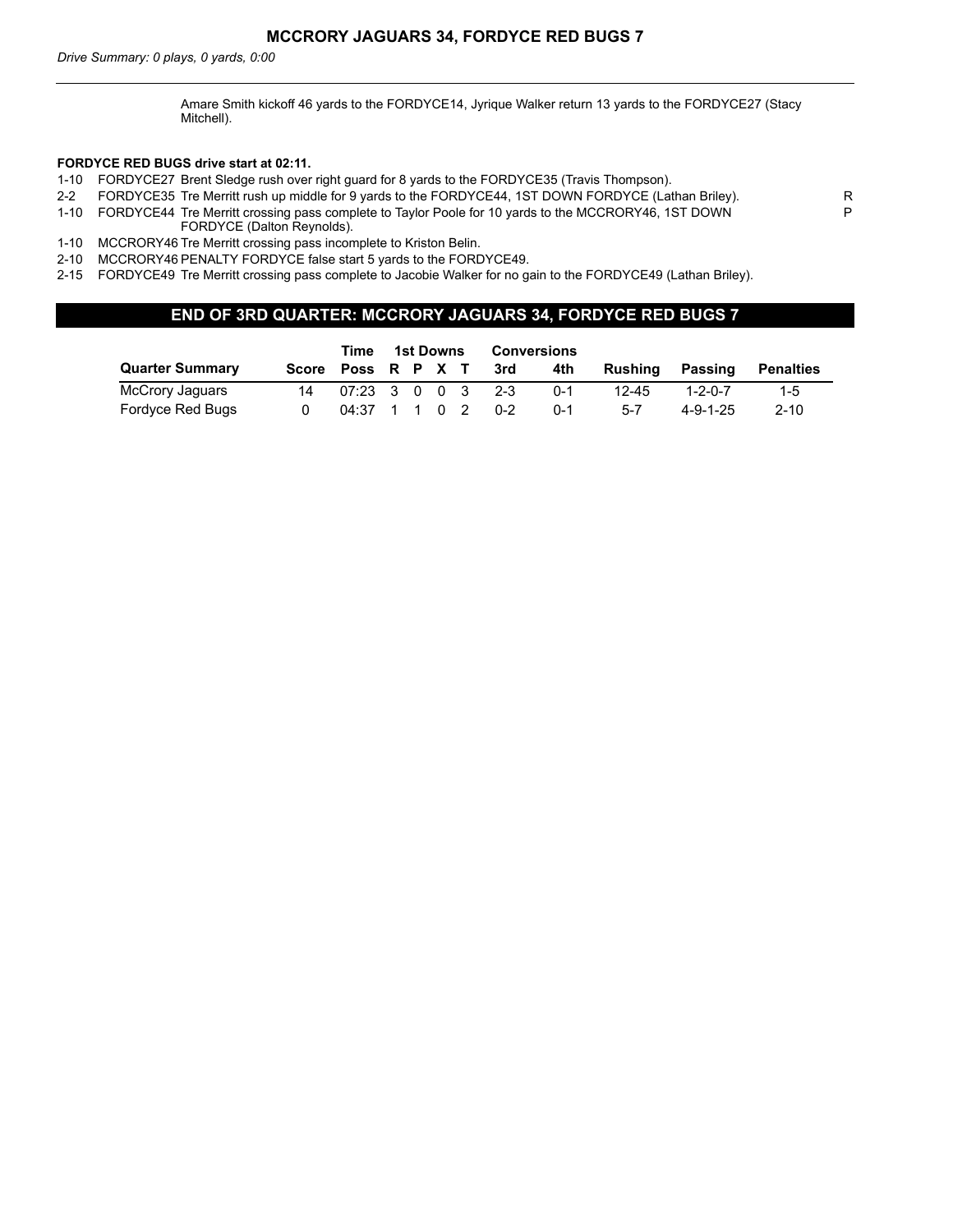#### **Quickie Statistics (3rd Quarter Cumulative) McCrory Jaguars vs. Fordyce Red Bugs (12/12/2021 at Little Rock, Ark.)**



|                                   | <b>MCCRORY FORDYCE</b> |              |
|-----------------------------------|------------------------|--------------|
| Score                             | 34                     |              |
| <b>FIRST DOWNS</b>                | 11                     | 9            |
| <b>RUSHES-YARDS (NET)</b>         | 32-146                 | 27-63        |
| <b>PASSING-YARDS (NET)</b>        | 72                     | 83           |
| Passes Att-Comp-Int               | $10 - 6 - 1$           | $18 - 8 - 1$ |
| <b>TOTAL OFFENSE PLAYS-YARDS</b>  | 42-218                 | 45-146       |
| <b>Fumble Returns-Yards</b>       | $2 - 0$                | $0-0$        |
| <b>Punt Returns-Yards</b>         | $2 - 13$               | $1 - 5$      |
| Kickoff Returns-Yards             | $2 - 43$               | $2 - 14$     |
| <b>Interception Returns-Yards</b> | $1 - 32$               | $1 - 17$     |
| Punts (Number-Avg)                | $2 - 33.0$             | $1 - 31.0$   |
| Fumbles-Lost                      | $2 - 0$                | $4 - 4$      |
| Penalties-Yards                   | $4 - 35$               | $7 - 34$     |
| Possession Time                   | 19:11                  | 16:49        |
| <b>Third-Down Conversions</b>     | $3 - 8$                | $4 - 10$     |
| <b>Fourth-Down Conversions</b>    | $2 - 3$                | $1 - 3$      |

| <b>Rushing</b>                                                                                                                                     | No.                                                                                                                                                                                                                                                                                                                                                            | Gain                                                                             | Loss                                                 | Net<br>TD                                     | Lg                                                   | Avg                                                               | <b>Rushing</b>                                                                                                                                            | No.                           | Gain                              | Loss                                                                               | <b>Net</b>                                           | TD                                   | Lg                                                                  | Avg                                                  |
|----------------------------------------------------------------------------------------------------------------------------------------------------|----------------------------------------------------------------------------------------------------------------------------------------------------------------------------------------------------------------------------------------------------------------------------------------------------------------------------------------------------------------|----------------------------------------------------------------------------------|------------------------------------------------------|-----------------------------------------------|------------------------------------------------------|-------------------------------------------------------------------|-----------------------------------------------------------------------------------------------------------------------------------------------------------|-------------------------------|-----------------------------------|------------------------------------------------------------------------------------|------------------------------------------------------|--------------------------------------|---------------------------------------------------------------------|------------------------------------------------------|
| Latreal Neal<br>Reid Kennon<br>Cason Campbell                                                                                                      | 14<br>10<br>$\overline{7}$                                                                                                                                                                                                                                                                                                                                     | 81<br>55<br>22                                                                   | 0<br>0<br>0                                          | 81<br>0<br>55<br>3<br>22<br>$\mathbf{1}$      | 28<br>28<br>9                                        | $\overline{5.8}$<br>5.5<br>3.1                                    | <b>Tre Merritt</b><br>Jyrique Walker<br>Brent Sledge<br>Kriston Belin                                                                                     | 9<br>6<br>$\overline{7}$<br>4 | $\overline{35}$<br>23<br>19<br>12 | $-16$<br>$-4$<br>-8                                                                | 19<br>19<br>11<br>12<br>0                            | 0<br>1<br>0<br>0                     | 9<br>16<br>8<br>6                                                   | 2.1<br>3.2<br>1.6<br>3                               |
| <b>Passing</b><br>Cason Campbell                                                                                                                   |                                                                                                                                                                                                                                                                                                                                                                | C-A-I<br>$6 - 10 - 1$                                                            | Yds<br>60                                            | TD<br>Lg<br>$\overline{0}$<br>$\overline{37}$ |                                                      | Sack                                                              | Passing<br><b>Tre Merritt</b>                                                                                                                             |                               | C-A-I<br>$8 - 17 - 1$             | Yds<br>83                                                                          | TD                                                   | Lg<br>36                             |                                                                     | <b>Sack</b>                                          |
| <b>Receiving</b><br>Reece Rushing<br>Reid Kennon<br>Bo Wheeler                                                                                     |                                                                                                                                                                                                                                                                                                                                                                | No.<br>3<br>2<br>1                                                               | Yds<br>59<br>12<br>1                                 | TD<br>0<br>0<br>$\Omega$                      | Tgt<br>4<br>3<br>1                                   | Lg<br>$\overline{37}$<br>7<br>$\mathbf{1}$                        | Receiving<br>Dominic Hammond<br>Jacobie Walker<br>Jyrique Walker<br><b>Brent Sledge</b>                                                                   |                               |                                   | No.<br>$\overline{2}$<br>$\overline{2}$<br>$\mathbf{1}$<br>$\overline{2}$          | Yds<br>51<br>5<br>13<br>4                            | TD<br>$\Omega$<br>0<br>0<br>$\Omega$ | Tgt<br>$6\overline{6}$<br>$\frac{3}{1}$<br>$\overline{2}$           | $\frac{Lg}{36}$<br>5<br>$1\bar{3}$<br>$\overline{4}$ |
| <b>Punting</b><br>Reid Kennon                                                                                                                      | No.<br>$\overline{2}$                                                                                                                                                                                                                                                                                                                                          | Yds<br>66                                                                        | Avg<br>33.0                                          | Lg<br>40                                      | In20                                                 | TВ<br>$\overline{0}$                                              | Punting<br>Peyton Musgrove                                                                                                                                |                               | No.<br>$\overline{2}$             | Yds<br>25                                                                          | Avg<br>12.5                                          | Lg<br>31                             | In20<br>$\Omega$                                                    | TB<br>$\overline{0}$                                 |
| <b>Punt Returns</b><br>Reid Kennon<br>Dalton Reynolds                                                                                              |                                                                                                                                                                                                                                                                                                                                                                | No.<br>1                                                                         |                                                      | Yards<br>$\overline{13}$<br>0                 | TD<br>$\mathbf{0}$<br>0                              | Lg<br>$\overline{13}$<br>0                                        | <b>Punt Returns</b><br>Dominic Hammond                                                                                                                    |                               |                                   | No.                                                                                |                                                      | Yards<br>-5                          | TD<br>U                                                             | $\frac{\text{Lg}}{\text{-5}}$                        |
| <b>Kick Returns</b><br><b>Bo Wheeler</b><br>Leevi Tucker                                                                                           |                                                                                                                                                                                                                                                                                                                                                                | No.<br>1<br>$\mathbf 1$                                                          |                                                      | Yards<br>24<br>19                             | TD<br>$\overline{0}$<br>$\Omega$                     | Lg<br>$\overline{24}$<br>19                                       | <b>Kick Returns</b><br><b>Jyrique Walker</b>                                                                                                              |                               |                                   | No.<br>2                                                                           |                                                      | Yards<br>14                          | TD<br>$\overline{0}$                                                | $\frac{\text{Lg}}{13}$                               |
| <b>Tackles</b>                                                                                                                                     |                                                                                                                                                                                                                                                                                                                                                                | UA-A                                                                             | Total                                                | Sacks                                         |                                                      | TFL                                                               | <b>Tackles</b>                                                                                                                                            |                               | UA-A                              |                                                                                    | Total                                                |                                      | <b>Sacks</b>                                                        | <b>TFL</b>                                           |
| Lathan Briley<br><b>Travis Thompson</b><br>Leevi Tucker<br>Reid Kennon<br>Reece Rushing<br>Landon Headley<br><b>Stacy Mitchell</b><br>Justin Hatch |                                                                                                                                                                                                                                                                                                                                                                | $6 - 1$<br>$5-0$<br>$5-0$<br>$4 - 1$<br>$4 - 0$<br>$3 - 1$<br>$2 - 1$<br>$1 - 1$ | 6.5<br>5.0<br>5.0<br>4.5<br>4.0<br>3.5<br>2.5<br>1.5 |                                               | 0.0<br>0.0<br>0.0<br>0.0<br>0.0<br>0.0<br>0.0<br>0.0 | $\overline{1.0}$<br>0.0<br>0.0<br>0.0<br>1.0<br>2.0<br>0.0<br>1.0 | Carmilo Allen<br>Dakota Wimberle<br>Dominic Hammond<br><b>Brent Sledge</b><br>Jyrique Walker<br>Al Williams<br><b>Tre Merritt</b><br><b>Cameron Burks</b> |                               |                                   | $4 - 4$<br>$4 - 4$<br>$3-3$<br>$3 - 3$<br>$3 - 2$<br>$4 - 0$<br>$2 - 1$<br>$1 - 1$ | 6.0<br>6.0<br>4.5<br>4.5<br>4.0<br>4.0<br>2.5<br>1.5 |                                      | 1.0<br>0.0<br>0.0<br>0.0<br>0.0<br>0.0<br>0.0<br>0.0                | 1.0<br>0.0<br>0.0<br>0.0<br>0.0<br>0.0<br>0.0<br>0.0 |
| Qtr<br>Time                                                                                                                                        | <b>Scoring Play</b>                                                                                                                                                                                                                                                                                                                                            |                                                                                  |                                                      |                                               |                                                      |                                                                   |                                                                                                                                                           |                               |                                   |                                                                                    |                                                      |                                      | V-H                                                                 |                                                      |
| 03:04<br>1st<br>08:51<br>2 <sub>nd</sub><br>05:23<br>2 <sub>nd</sub><br>00:00<br>2 <sub>nd</sub><br>3rd<br>02:38<br>02:11<br>3rd                   | MCCRORY - Reid Kennon 1 yd TD RUSH 8-71 3:01<br>MCCRORY - Reid Kennon 28 yd TD RUSH 1-28 0:06<br>FORDYCE - Jyrique Walker 16 yd TD RUSH (KICK by Andy Luna), 10-63 3:28<br>MCCRORY - Cason Campbell 1 yd TD RUSH (RUSH by Reid Kennon), 3-19 0:28<br>MCCRORY - Reid Kennon 2 yd TD RUSH (RUSH by Reid Kennon), 3-2 1:47<br>MCCRORY - Leevi Tucker 32 yd TD INT |                                                                                  |                                                      |                                               |                                                      |                                                                   |                                                                                                                                                           |                               |                                   |                                                                                    |                                                      |                                      | $6 - 0$<br>$12 - 0$<br>$12 - 7$<br>$20 - 7$<br>$28 - 7$<br>$34 - 7$ |                                                      |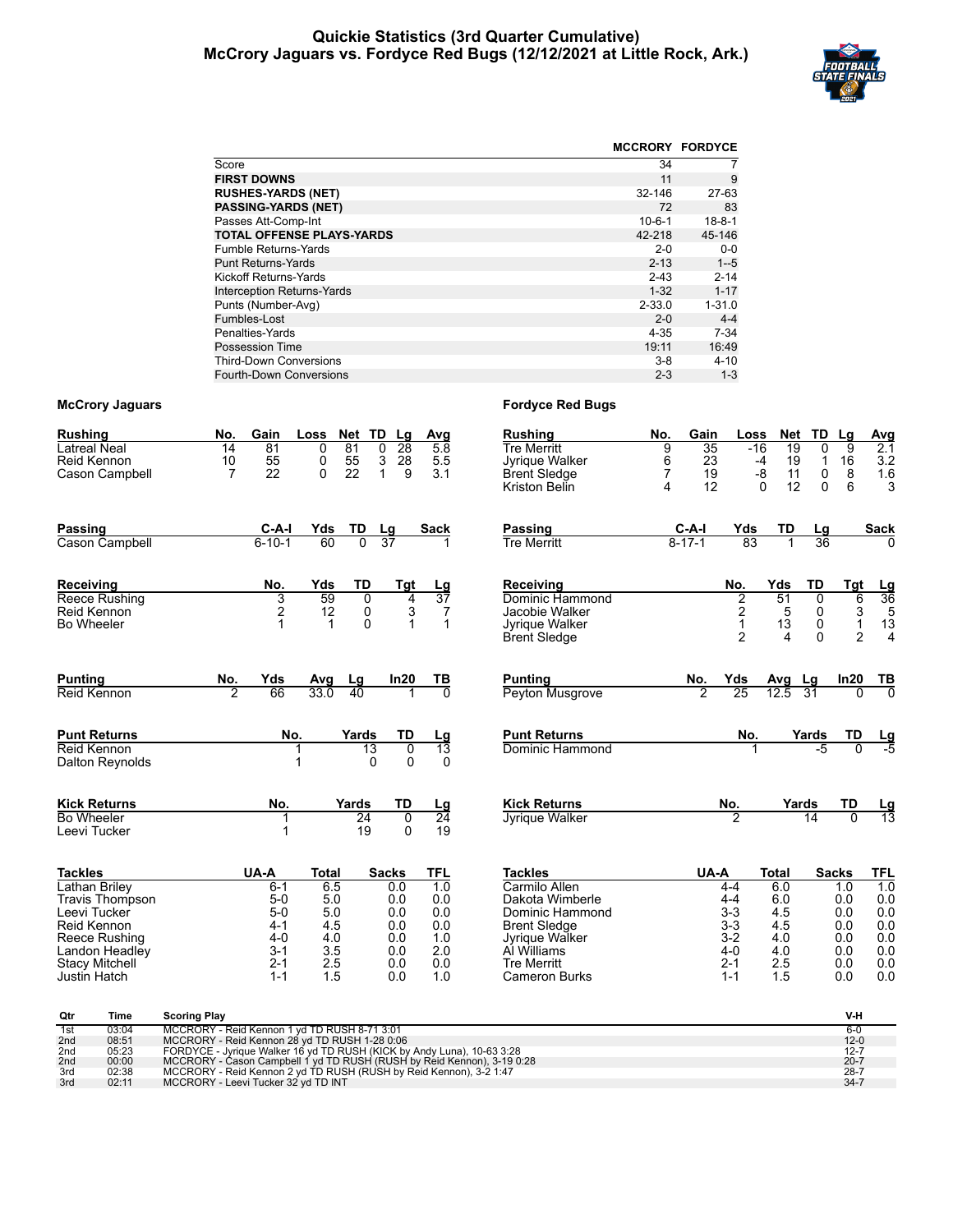#### **Quickie Statistics (3rd Quarter only) McCrory Jaguars vs. Fordyce Red Bugs (12/12/2021 at Little Rock, Ark.)**



|                                   | <b>MCCRORY FORDYCE</b> |             |
|-----------------------------------|------------------------|-------------|
| Score                             | 14                     | 0           |
| <b>FIRST DOWNS</b>                | 3                      | 2           |
| <b>RUSHES-YARDS (NET)</b>         | 12-45                  | $5 - 7$     |
| <b>PASSING-YARDS (NET)</b>        | 7                      | 25          |
| Passes Att-Comp-Int               | $2 - 1 - 0$            | $9 - 4 - 1$ |
| <b>TOTAL OFFENSE PLAYS-YARDS</b>  | $14 - 52$              | $14 - 32$   |
| <b>Fumble Returns-Yards</b>       | $0 - 0$                | $0 - 0$     |
| <b>Punt Returns-Yards</b>         | $1 - 0$                | $0 - 0$     |
| Kickoff Returns-Yards             | $0 - 0$                | $2 - 14$    |
| <b>Interception Returns-Yards</b> | $1 - 32$               | $0 - 0$     |
| Punts (Number-Avg)                | -0                     | $1 - 6.0$   |
| Fumbles-Lost                      | $1 - 0$                | $0 - 0$     |
| Penalties-Yards                   | $1 - 5$                | $2 - 10$    |
| <b>Possession Time</b>            | 07:23                  | 04:37       |
| <b>Third-Down Conversions</b>     | $2 - 3$                | $0 - 2$     |
| Fourth-Down Conversions           | $0 - 1$                | $0 - 1$     |

| <b>Rushing</b><br><b>Latreal Neal</b><br>Reid Kennon<br>Cason Campbell                                                                                                  |                     | No.<br>Gain<br>6<br>25<br>5<br>17<br>3<br>1                                                               | Loss<br>25<br>0<br>17<br>0<br>3<br>0                                 | Net TD<br>Avg<br>0<br>4.2<br>$\mathbf{1}$<br>$\frac{3.4}{3}$<br>0    | Lg<br>9<br>10<br>3                                                 | <b>Rushing</b><br><b>Tre Merritt</b><br>Jyrique Walker<br>Brent Sledge<br>Kriston Belin                                                             | Gain<br>No.<br>2<br>1<br>1<br>1 | 9<br>1<br>8<br>$\Omega$                                                         | Loss<br>Net<br>$-11$<br>$-2$<br>$\mathbf{1}$<br>0<br>8<br>0<br>$\Omega$<br>$\Omega$ | TD<br>$\Omega$<br>0<br>0<br>$\Omega$      | Avg<br>-1<br>$\mathbf{1}$<br>8<br>$\Omega$                    | $\frac{Lg}{9}$<br>1<br>8                                    |
|-------------------------------------------------------------------------------------------------------------------------------------------------------------------------|---------------------|-----------------------------------------------------------------------------------------------------------|----------------------------------------------------------------------|----------------------------------------------------------------------|--------------------------------------------------------------------|-----------------------------------------------------------------------------------------------------------------------------------------------------|---------------------------------|---------------------------------------------------------------------------------|-------------------------------------------------------------------------------------|-------------------------------------------|---------------------------------------------------------------|-------------------------------------------------------------|
| <b>Passing</b><br>Cason Campbell                                                                                                                                        |                     | $C-A-I$<br>$1 - 2 - 0$                                                                                    | Yds<br>TD                                                            | Lg                                                                   | Sack                                                               | Passing<br><b>Tre Merritt</b>                                                                                                                       | $C-A-I$<br>$4 - 8 - 1$          | Yds<br>25                                                                       | TD                                                                                  | <u>Lg</u>                                 |                                                               | <b>Sack</b>                                                 |
| Receiving<br>Reece Rushing<br>Reid Kennon                                                                                                                               |                     | No.<br>0                                                                                                  | Yards<br>0<br>$\overline{7}$                                         | TD<br>Tgt<br>$\overline{0}$<br>$\Omega$                              | <u>Lg</u><br>$\overline{7}$                                        | Receiving<br>Dominic Hammond<br>Jacobie Walker<br><b>Brent Sledge</b>                                                                               |                                 | No.<br>1<br>1<br>1                                                              | Yards<br>15<br>0<br>$\mathbf{0}$                                                    | TD<br>$\overline{0}$<br>0<br>$\mathbf{0}$ | Tgt<br>$\overline{c}$<br>$\frac{2}{1}$                        | $\frac{Lg}{15}$<br>0<br>$\mathbf 0$                         |
| <b>Punting</b>                                                                                                                                                          | No.                 | Yds<br>Avg                                                                                                | Lng                                                                  | In20                                                                 | TB                                                                 | <b>Punting</b><br>Peyton Musgrove                                                                                                                   | No.                             | Yds<br>-6                                                                       | Avg<br>$-6.0$                                                                       | Lng<br>$-6$                               | In20<br>$\overline{0}$                                        | $\frac{TB}{0}$                                              |
| <b>Punt Returns</b><br>Dalton Reynolds                                                                                                                                  |                     | No.                                                                                                       |                                                                      | Yards<br>TD<br>$\Omega$<br>$\Omega$                                  | <u>Lg</u><br>$\Omega$                                              | <b>Punt Returns</b>                                                                                                                                 |                                 | No.                                                                             | Yards                                                                               |                                           | TD                                                            | Lg                                                          |
| <b>Kick Returns</b>                                                                                                                                                     |                     | No.                                                                                                       | Yards                                                                | TD                                                                   | Lg                                                                 | <b>Kick Returns</b><br><b>Jyrique Walker</b>                                                                                                        |                                 | No.<br>$\overline{2}$                                                           | Yards                                                                               | 14                                        | TD<br>$\overline{0}$                                          | $\frac{\text{Lg}}{13}$                                      |
| <b>Tackles</b><br><b>Travis Thompson</b><br>Lathan Briley<br>Reid Kennon<br>Leevi Tucker<br>Reece Rushing<br>Dalton Reynolds<br>Landon Headley<br><b>Stacy Mitchell</b> |                     | UA-A<br>$3-0$<br>$2 - 0$<br>$1 - 0$<br>$1 - 0$<br>$1 - 0$<br>$1 - 0$<br>$1 - 0$<br>$1 - 0$                | <b>Total</b><br>3.0<br>2.0<br>1.0<br>1.0<br>1.0<br>1.0<br>1.0<br>1.0 | <b>Sacks</b><br>0.0<br>0.0<br>0.0<br>0.0<br>0.0<br>0.0<br>0.0<br>0.0 | <b>TFL</b><br>0.0<br>0.0<br>0.0<br>0.0<br>0.0<br>0.0<br>1.0<br>0.0 | <b>Tackles</b><br>Al Williams<br>Carmilo Allen<br><b>Brent Sledge</b><br>Dominic Hammond<br>Dakota Wimberle<br><b>Tre Merritt</b><br>Jyrique Walker |                                 | UA-A<br>$3-0$<br>$2 - 1$<br>$1 - 2$<br>$1 - 1$<br>$0 - 2$<br>$0 - 1$<br>$0 - 1$ | <b>Total</b><br>3.0<br>2.5<br>2.0<br>1.5<br>1.0<br>0.5<br>0.5                       |                                           | <b>Sacks</b><br>0.0<br>0.0<br>0.0<br>0.0<br>0.0<br>0.0<br>0.0 | <b>TFL</b><br>0.0<br>0.0<br>0.0<br>0.0<br>0.0<br>0.0<br>0.0 |
| <b>Time</b><br>Qtr<br>3rd<br>02:38<br>02:11<br>3rd                                                                                                                      | <b>Scoring Play</b> | MCCRORY - Reid Kennon 2 yd TD RUSH (RUSH by Reid Kennon), 3-2 1:47<br>MCCRORY - Leevi Tucker 32 yd TD INT |                                                                      |                                                                      |                                                                    |                                                                                                                                                     |                                 |                                                                                 |                                                                                     |                                           | V-H<br>$28 - 7$<br>$34 - 7$                                   |                                                             |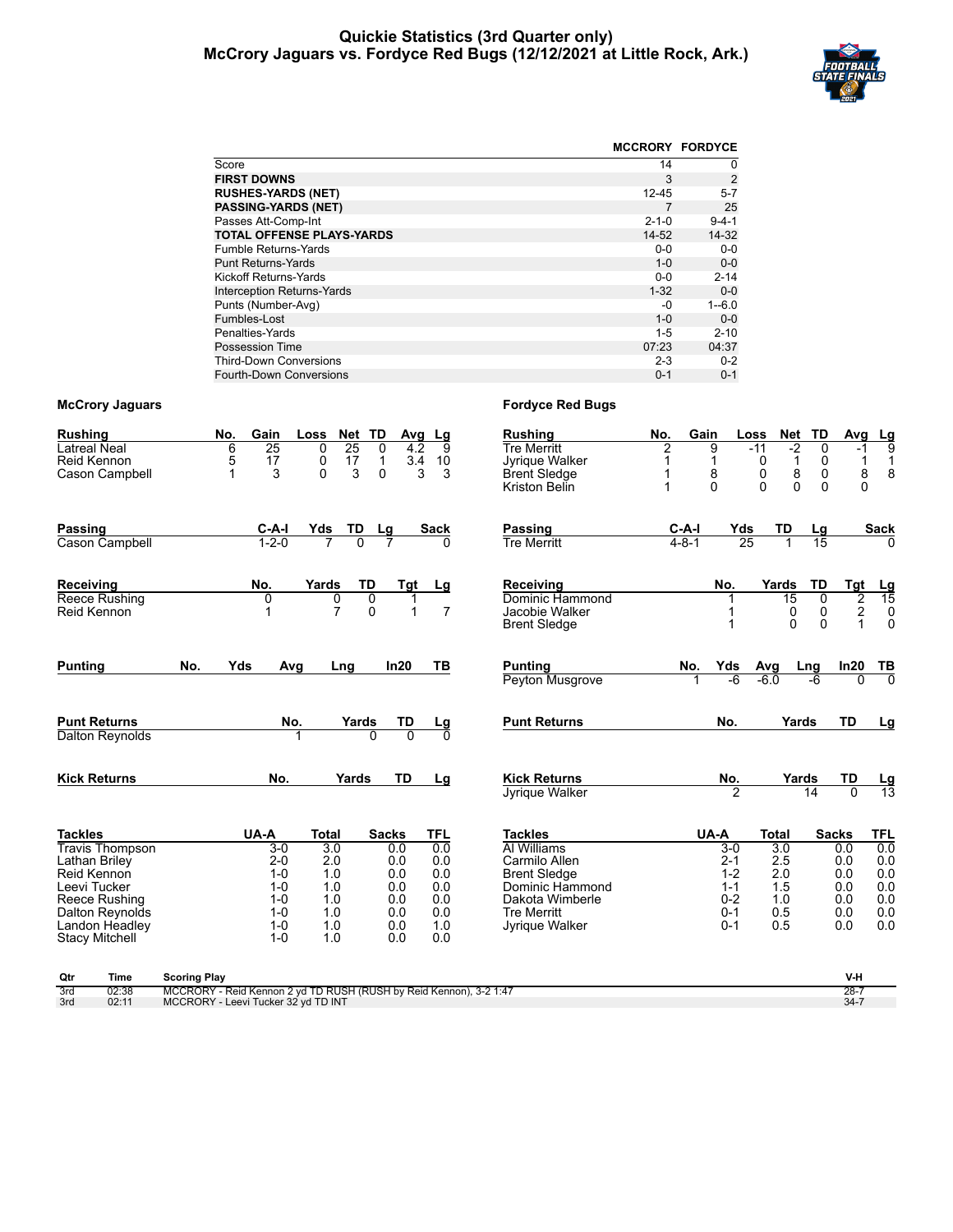

| 3-15<br>3-15<br>4-15 | FORDYCE49 Start of 4th quarter, clock 12:00. [12:00]<br>FORDYCE49 Tre Merritt deep out pass incomplete to Taylor Poole.<br>FORDYCE49 Tre Merritt crossing pass complete to Jyrique Walker for 7 yards to the MCCRORY44 (Landon<br>Headley; Lathan Briley).<br>Drive Summary: 7 plays, 29 yards, 2:25 |   |  |  |  |  |  |  |  |  |  |  |
|----------------------|------------------------------------------------------------------------------------------------------------------------------------------------------------------------------------------------------------------------------------------------------------------------------------------------------|---|--|--|--|--|--|--|--|--|--|--|
|                      |                                                                                                                                                                                                                                                                                                      |   |  |  |  |  |  |  |  |  |  |  |
|                      | <b>MCCRORY JAGUARS drive start at 11:46.</b>                                                                                                                                                                                                                                                         |   |  |  |  |  |  |  |  |  |  |  |
| $1 - 10$<br>$1 - 10$ | MCCRORY44 Reid Kennon rush up middle for 12 yards to the FORDYCE44, 1ST DOWN MCCRORY (Taylor Poole).<br>FORDYCE44 Reid Kennon rush over right tackle for 5 yards to the FORDYCE39 (Carmilo Allen).                                                                                                   | R |  |  |  |  |  |  |  |  |  |  |
| $2 - 5$              | FORDYCE39 Reid Kennon rush over left tackle for 1 yard to the FORDYCE38 (Brent Sledge).                                                                                                                                                                                                              |   |  |  |  |  |  |  |  |  |  |  |
| 3-4                  | FORDYCE38 Cason Campbell rush over left end for loss of 2 yards to the FORDYCE40 (Carmilo Allen).                                                                                                                                                                                                    |   |  |  |  |  |  |  |  |  |  |  |
| 4-6                  | FORDYCE40 Cason Campbell rush up middle for 1 yard to the FORDYCE39 (Al Williams).                                                                                                                                                                                                                   |   |  |  |  |  |  |  |  |  |  |  |
|                      | Drive Summary: 5 plays, 17 yards, 2:51                                                                                                                                                                                                                                                               |   |  |  |  |  |  |  |  |  |  |  |
|                      | <b>FORDYCE RED BUGS drive start at 08:55.</b>                                                                                                                                                                                                                                                        |   |  |  |  |  |  |  |  |  |  |  |
|                      | 1-10 FORDYCE39 Brent Sledge rush over left end for 9 yards to the FORDYCE48 (Lathan Briley), PENALTY MCCRORY<br>face mask 15 yards to the MCCRORY37, 1ST DOWN FORDYCE.                                                                                                                               | Е |  |  |  |  |  |  |  |  |  |  |
|                      | 1st and 10.                                                                                                                                                                                                                                                                                          |   |  |  |  |  |  |  |  |  |  |  |
| $1 - 10$             | MCCRORY37 Jyrique Walker rush for 7 yards to the MCCRORY30 (Leevi Tucker).                                                                                                                                                                                                                           |   |  |  |  |  |  |  |  |  |  |  |
| 2-3<br>3-3           | MCCRORY30 Tre Merritt deep out pass incomplete to Taylor Poole.<br>MCCRORY30 Tre Merritt rush up middle for no gain to the MCCRORY30 (Justin Hatch;Landon Headley).                                                                                                                                  |   |  |  |  |  |  |  |  |  |  |  |
| 4-3                  | MCCRORY30 Tre Merritt pass incomplete to Jacobie Walker.                                                                                                                                                                                                                                             |   |  |  |  |  |  |  |  |  |  |  |
|                      | Drive Summary: 5 plays, 31 yards, 1:05                                                                                                                                                                                                                                                               |   |  |  |  |  |  |  |  |  |  |  |
|                      |                                                                                                                                                                                                                                                                                                      |   |  |  |  |  |  |  |  |  |  |  |
|                      | <b>MCCRORY JAGUARS drive start at 07:50.</b>                                                                                                                                                                                                                                                         |   |  |  |  |  |  |  |  |  |  |  |
| $1 - 10$             | MCCRORY30 Latreal Neal rush over right end for loss of 1 yard to the MCCRORY29 (Dakota Wimberle).                                                                                                                                                                                                    |   |  |  |  |  |  |  |  |  |  |  |
| 2-11                 | MCCRORY29 Latreal Neal rush up middle for 18 yards to the MCCRORY47, 1ST DOWN MCCRORY (Carmilo Allen).                                                                                                                                                                                               | R |  |  |  |  |  |  |  |  |  |  |
| $1 - 10$             | MCCRORY47 Reid Kennon rush up middle for 2 yards to the MCCRORY49 (Brent Sledge).                                                                                                                                                                                                                    |   |  |  |  |  |  |  |  |  |  |  |
| 2-8                  | MCCRORY49 Reid Kennon rush over left tackle for 9 yards to the FORDYCE42, 1ST DOWN MCCRORY (Carmilo<br>Allen).                                                                                                                                                                                       | R |  |  |  |  |  |  |  |  |  |  |
| $1 - 10$             | FORDYCE42 Cason Campbell rush over left end for 13 yards to the FORDYCE29 (Dominic Hammond), PENALTY<br>MCCRORY holding 20 yards to the FORDYCE49.<br>1st and 17.                                                                                                                                    |   |  |  |  |  |  |  |  |  |  |  |
| $1 - 17$             | FORDYCE49 Latreal Neal rush up middle for 5 yards to the FORDYCE44 (Micha Sargent;Carmilo Allen).                                                                                                                                                                                                    |   |  |  |  |  |  |  |  |  |  |  |
| 2-12                 | FORDYCE44 Cason Campbell rush for loss of 9 yards to the MCCRORY47, fumble by Cason Campbell recovered by<br>MCCRORY Cason Campbell at MCCRORY47, Cason Campbell for 4 yards to the FORDYCE49 (Brent<br>Sledge).                                                                                     |   |  |  |  |  |  |  |  |  |  |  |
| 3-17                 | FORDYCE49 Latreal Neal rush over right tackle for 2 yards to the FORDYCE47 (Dakota Wimberle;Al Williams).                                                                                                                                                                                            |   |  |  |  |  |  |  |  |  |  |  |
| 4-15                 | FORDYCE47 Cason Campbell punt 39 yards to the FORDYCE8, downed.                                                                                                                                                                                                                                      |   |  |  |  |  |  |  |  |  |  |  |
|                      | Drive Summary: 8 plays, 23 yards, 5:17                                                                                                                                                                                                                                                               |   |  |  |  |  |  |  |  |  |  |  |
|                      | FORDYCE RED BUGS drive start at 02:33.                                                                                                                                                                                                                                                               |   |  |  |  |  |  |  |  |  |  |  |
| $1 - 10$             | FORDYCE08 Tre Merritt rush over right guard for 17 yards to the FORDYCE25, 1ST DOWN FORDYCE (Colby<br>Baskins; Travis Thompson).                                                                                                                                                                     | R |  |  |  |  |  |  |  |  |  |  |
| $1 - 10$             | FORDYCE25 Tre Merritt deep out pass incomplete to Jyrique Walker.                                                                                                                                                                                                                                    |   |  |  |  |  |  |  |  |  |  |  |
| 2-10                 | FORDYCE25 Tre Merritt slant pass complete to Dominic Hammond for 9 yards to the FORDYCE34 (Reid Kennon).                                                                                                                                                                                             |   |  |  |  |  |  |  |  |  |  |  |
| 3-1                  | FORDYCE34 Tre Merritt rush over right end for 30 yards to the MCCRORY36, 1ST DOWN FORDYCE (Leevi Tucker).                                                                                                                                                                                            | R |  |  |  |  |  |  |  |  |  |  |
| $1 - 10$             | MCCRORY36 Tre Merritt rush over left end for 7 yards to the MCCRORY29 (Reid Kennon;Leevi Tucker).                                                                                                                                                                                                    |   |  |  |  |  |  |  |  |  |  |  |
| $2 - 3$              | MCCRORY29 Timeout Fordyce Red Bugs, clock 00:57. [00:57]                                                                                                                                                                                                                                             |   |  |  |  |  |  |  |  |  |  |  |
| $2 - 3$              | MCCRORY29 Tre Merritt sideline pass incomplete to Brent Sledge.                                                                                                                                                                                                                                      |   |  |  |  |  |  |  |  |  |  |  |
| $3-3$                | MCCRORY29 Tre Merritt deep out pass incomplete to Taylor Poole.                                                                                                                                                                                                                                      |   |  |  |  |  |  |  |  |  |  |  |
| 4-3                  | MCCRORY29 Tre Merritt deep out pass intercepted by Colby Baskins at the MCCRORY12, Colby Baskins return 0<br>yards to the MCCRORY12, QB hurry by Buck Neal.                                                                                                                                          |   |  |  |  |  |  |  |  |  |  |  |

*Drive Summary: 8 plays, 63 yards, 1:57*

**MCCRORY JAGUARS drive start at 00:36.**

1-10 MCCRORY12 TEAM rush for no gain to the MCCRORY12.

2-10 MCCRORY12 End of game, clock 00:00. [00:00]

*Drive Summary: 1 plays, 0 yards, 0:36*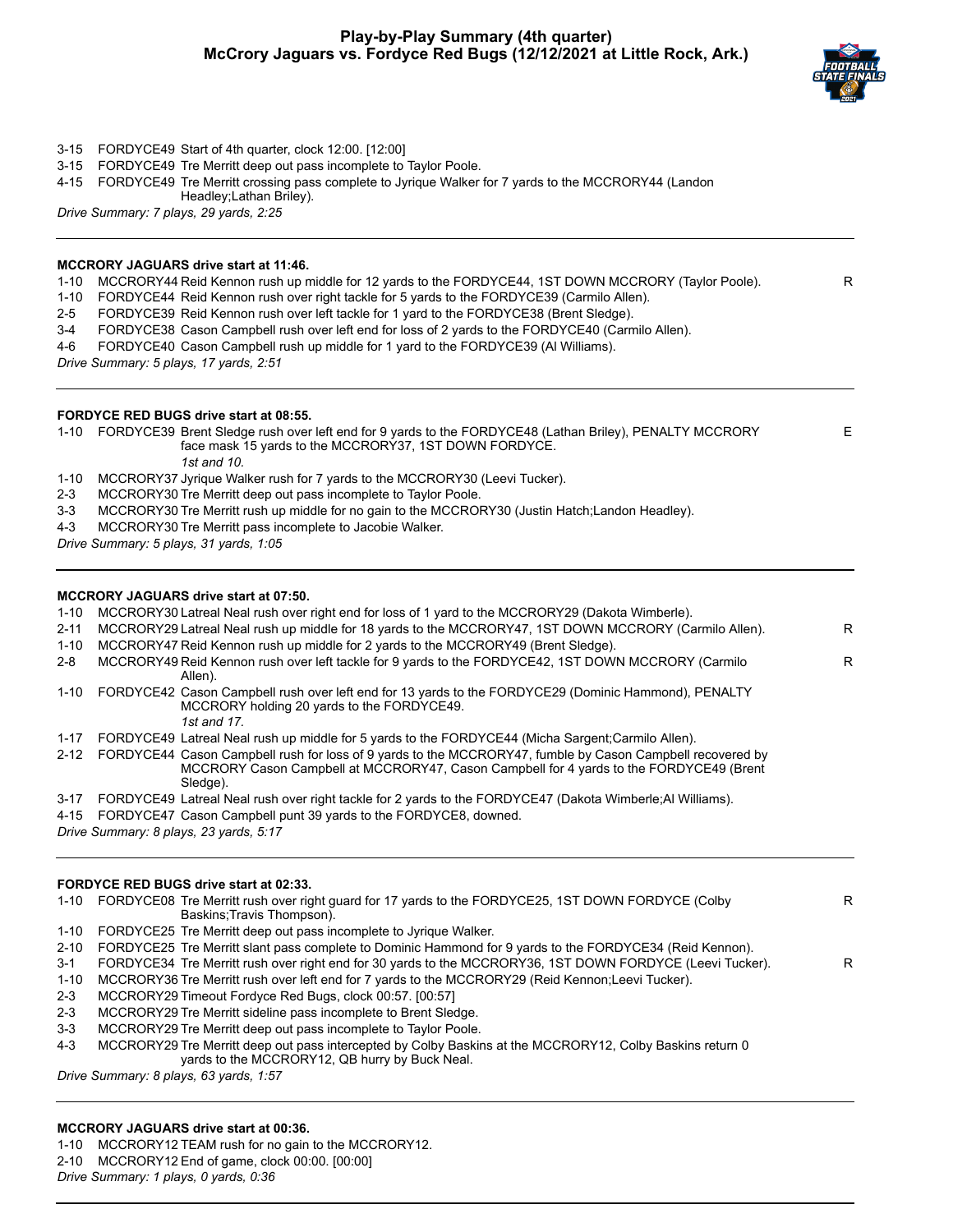### **FINAL SCORE - : MCCRORY JAGUARS 34, FORDYCE RED BUGS 7**

|                        | Time               | 1st Downs       |  |  |  | <b>Conversions</b> |         |         |         |                  |                  |  |
|------------------------|--------------------|-----------------|--|--|--|--------------------|---------|---------|---------|------------------|------------------|--|
| <b>Quarter Summary</b> | Score Poss R P X T |                 |  |  |  |                    | 3rd     | 4th     | Rushina | Passing          | <b>Penalties</b> |  |
| McCrory Jaquars        |                    | 08:44 3 0 0 3   |  |  |  |                    | $0 - 2$ | $0 - 1$ | 14-60   | $---$            | $2 - 35$         |  |
| Fordyce Red Bugs       |                    | $03:16$ 2 0 1 3 |  |  |  |                    | $1 - 4$ | $0 - 3$ | 6-70    | $2 - 9 - 1 - 16$ | $0 - 0$          |  |